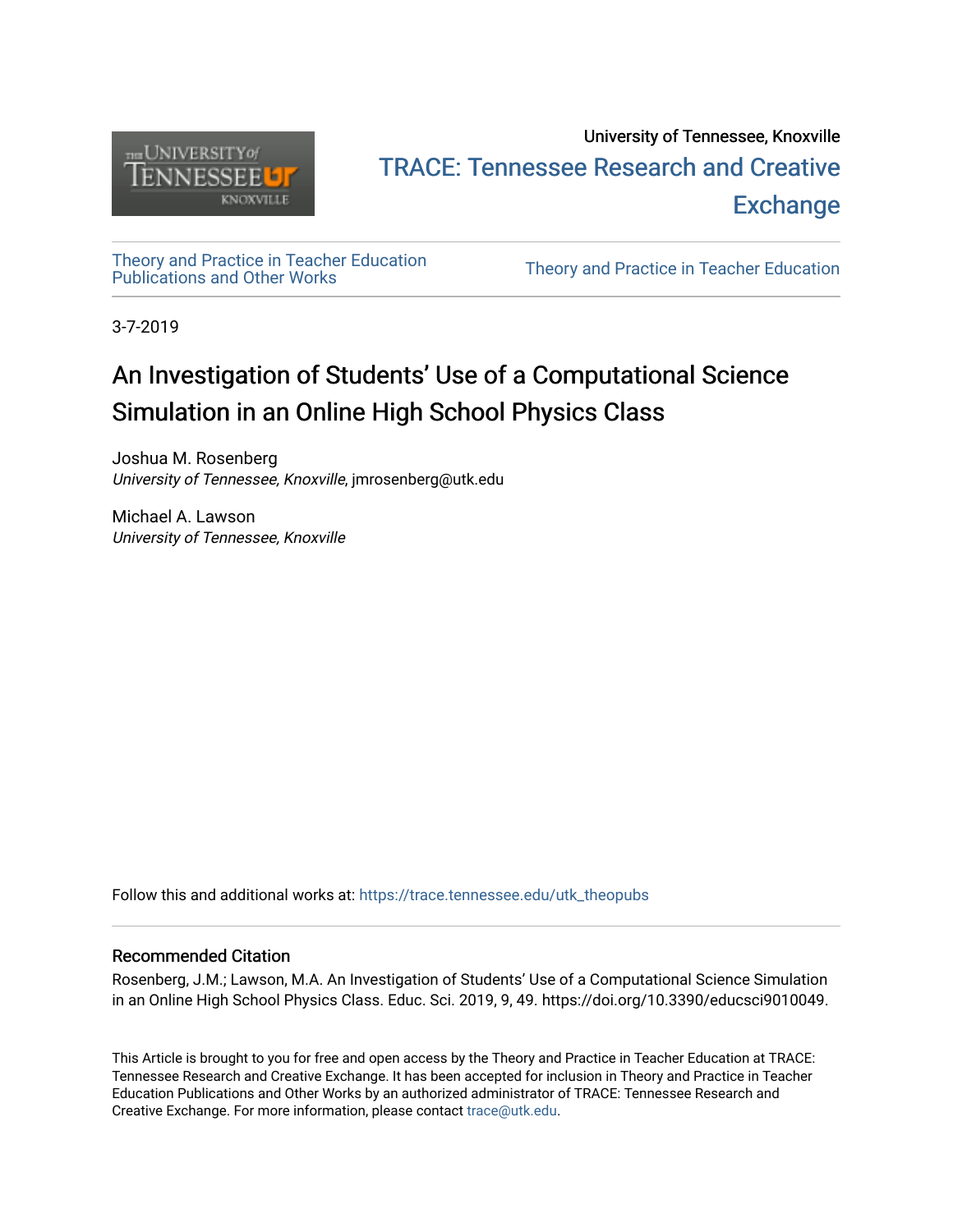

*Article*



## **An Investigation of Students' Use of a Computational Science Simulation in an Online High School Physics Class**

### **Joshua M. Rosenberg [\\*](https://orcid.org/0000-0003-2170-0447) and Michael A. Lawson**

Department of Theory and Practice in Teacher Education, College of Education, Health, and Human Sciences, University of Tennessee, Knoxville, TN 37996, USA; mlawso13@utk.edu

**\*** Correspondence: jmrosenberg@utk.edu

Received: 1 February 2019; Accepted: 24 February 2019; Published: 7 March 2019



**Abstract:** Science educators have begun to explore how students have opportunities to not only view and manipulate simulations, but also to analyze the complex sources of data they generate. While scholars have documented the characteristics and the effects of using simulations as a source of data in face-to-face, K-12 classrooms, how simulations can be taken up and used in such a way in fully-online classes is less-explored. In this study, we present results from our initial qualitative investigation of students' use of a simulation in such a way across three lessons in an online, Advanced Placement high school physics class. In all, 13 students participated in the use of a computational science simulation that we adapted to output quantitative data across the lesson sequence. Students used the simulation and developed a class data set, which students then used to understand, interpret, and model a thermodynamics-related concept and phenomenon. We explored the progression of students' conceptual understanding across the three lessons, students' perceptions of the strengths and weaknesses of the simulation, and how students balanced explaining variability and being able to interpret their model of the class data set. Responses to embedded assessment questions indicated that a few developed more sophisticated conceptual understanding of the particle nature of matter and how it relates to diffusion, while others began the lesson sequence with an already-sophisticated understanding, and a few did not demonstrate changes in their understanding. Students reported that the simulation helped to make a complex idea more accessible and useful and that the data generated by the simulation made it easier to understand what the simulation was representing. When analyzing the class data set, some students focused on fitting the data, not considering the interpretability of the model as much, whereas other students balanced model fit with interpretability and usefulness. In all, findings suggest that the lesson sequence had educational value, but that modifications to the design of the simulation and lesson sequence and to the technologies used could enhance its impact. Implications and recommendations for future research focus on the potential for simulations to be used to engage students in a variety of scientific and engineering practices in online science classes.

**Keywords:** simulations; online learning; computational science; physics; thermodynamics; virtual laboratory

#### **1. Introduction**

Recent science, technology, engineering, and mathematics (STEM) curriculum reform efforts focus on engaging students in discipline-based practices. These practice standards shift educators' focus from what students should know to what students should be *doing*. A practice standard that cuts across STEM is making sense of data cuts across standards [\[1](#page-16-0)[,2\]](#page-16-1). This practice is not only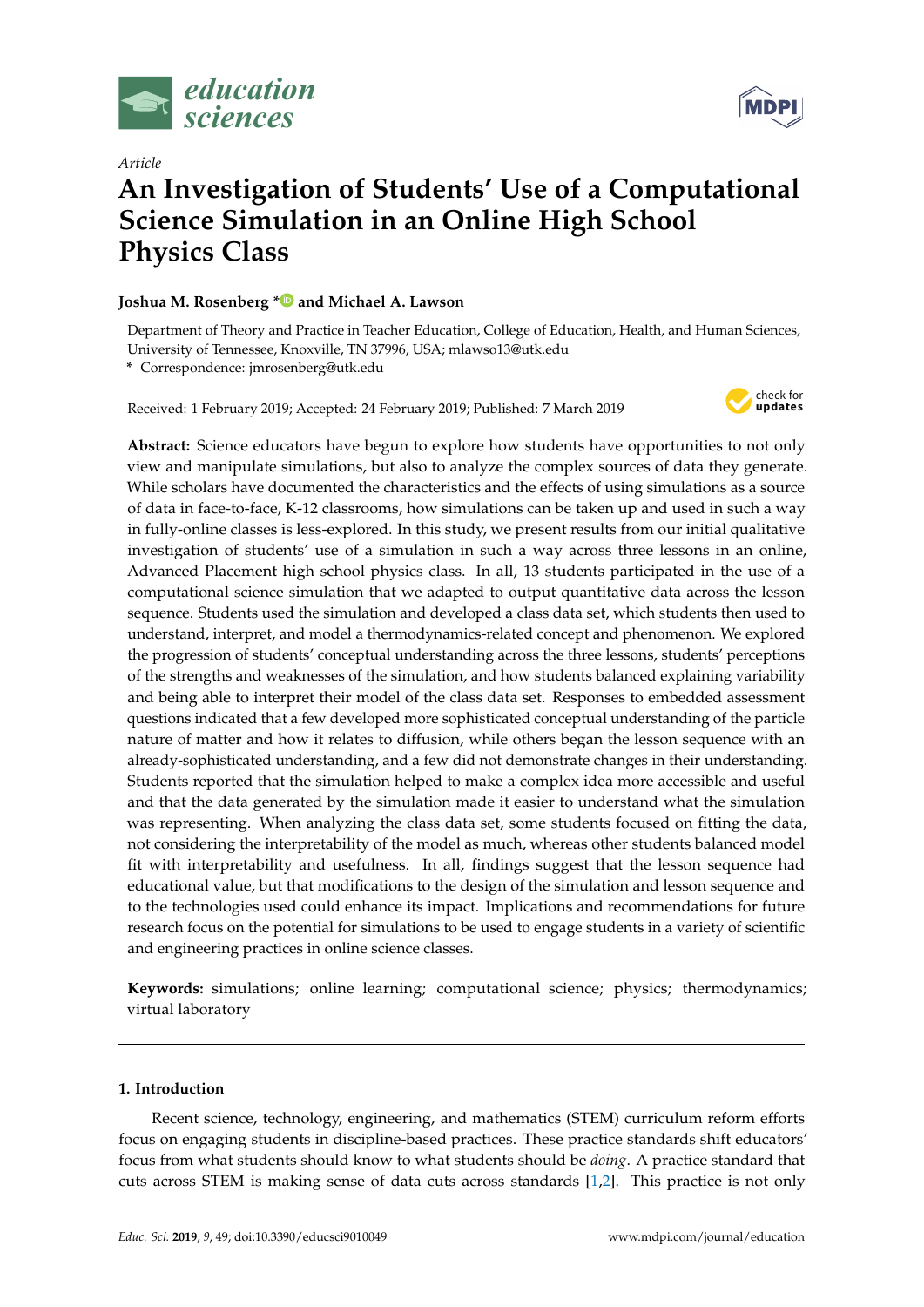important for STEM disciplines, but also in our everyday lives. For instance, today, data are a powerful tool for understanding and often explaining abstract ideas and concepts. These STEM practices also include developing and using models, analyzing and interpreting data, obtaining, evaluating, and communicating information, and using mathematics and computational thinking, each of which presents an opportunity to begin uncovering practice-based overlap between STEM fields.

There are many implications of the focus on engaging students in practices for K-12 science and STEM education. For example, by providing students with opportunities to think about and use data, students will be able to question what data are and how they were collected. This provides students with not only access to scientific knowledge but also the capacity to understand science by engaging in the knowledge-building processes and practices used by scientists [\[3\]](#page-17-0). Moreover, by preparing students to think about and with data, students can begin imagining the use of data to solve problems, better understand phenomena, and answer questions that are relevant and interesting to them.

In science, it is quite possible for students to engage in work with data in any learning environment—face-to-face, blended, or fully online. One affordance for engaging students in data related practices in an online environment is that today's digital tools can provide teachers and students the ability to access, model, and create figures of data [\[4\]](#page-17-1). Building on this opportunity to use digital tools that are already available to students in online classes, this paper describes our initial investigation into preparing students to work with data through three lessons focused on the use of a computational science simulation. In particular, the purpose of this paper is to explore how students can not only use a simulation, but also analyze the complex data sources they generate.

#### **2. Literature Review**

For this study, we reviewed research on models and simulations in science education, the role of working with data in the context of simulations, and their use in online science classes. We then propose a novel framework for the use of a computational science simulation in online learning environments.

#### *2.1. Models and Simulations in Science Education*

Scientists often investigate very large, small, far away, or otherwise hard to study phenomena. Many times, this requires students to explore stand-ins, or models, for the systems under investigation [\[5,](#page-17-2)[6\]](#page-17-3). In this study, we consider modeling in terms of constructing, evaluating, and revising representations of scientific processes and mechanisms [\[1,](#page-16-0)[7](#page-17-4)[–9\]](#page-17-5). Additionally, simulations have an extensive history in science education and have been found to support learners' understanding of scientific ideas and the ability to engage in scientific practices  $[10-16]$  $[10-16]$ . As Honey and Hilton report, simulations "enable learners to see and interact with representations of natural phenomena that would otherwise be impossible to observe" [\[6\]](#page-17-3) (p. 1).

Early research on simulations in science, often in physics and chemistry [\[15\]](#page-17-8), focused on both students' conceptual understanding and their understanding of what underlies the models and simulations [\[17\]](#page-17-9). Wider use of simulations in science has taken place along with more accessible platforms and the availability of simulations in content areas beyond physics and chemistry. The PhET simulations are an influential example of how developers are creating more realistic simulations and models that extend beyond simplified, visual representations, and act "much as scientists view their research experiments" [\[18\]](#page-17-10) (p. 682).

The research base around simulations and models in online science education is vibrant and ever growing. Brinson 's [\[19\]](#page-17-11) recent systematic review reported that virtual laboratories—including simulations and take-home laboratories—generally led to as good or better learning outcomes for students in relation to students' conceptual understanding of scientific phenomena. Fan and Geelan [\[20\]](#page-17-12) paint a more complex portrait of simulation through their review of the effects of simulations, concluding that online simulations will not likely replace teachers and traditional laboratories and that it is the quality of simulations that ought to be an emphasis of new research into their use.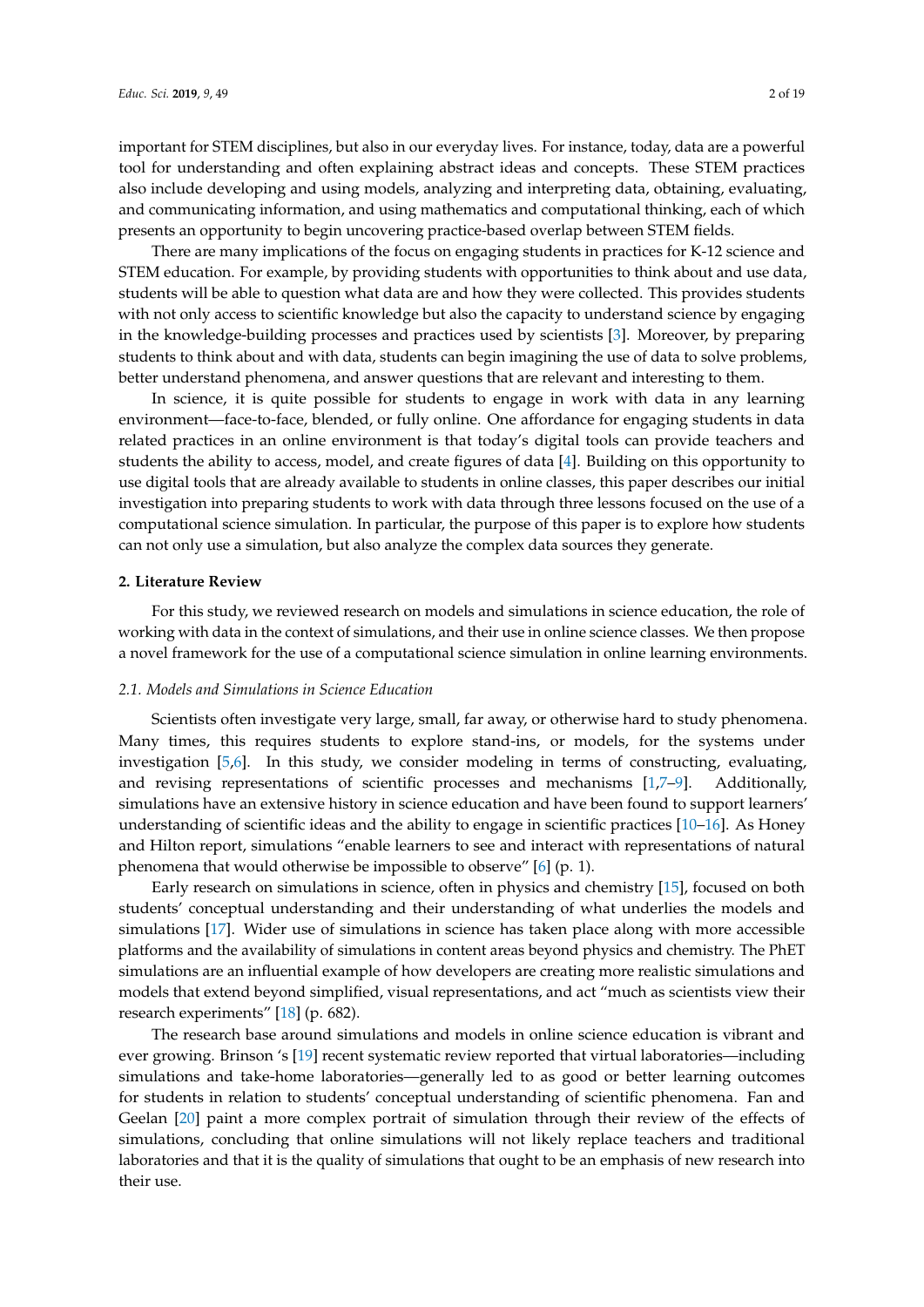In addition to the quality of simulations in terms of their design, the quality of the pedagogical approaches involved in their use also matter. Fan, Geelan, and Gillies [\[21\]](#page-17-13) showed that when simulations are used in a particular way—wherein students pose questions, make predictions, use simulations to test ideas, and justify and critique the reasoning of others [\[22\]](#page-17-14)—students demonstrated significantly greater changes in their understanding and their capability to engage in STEM-based practices. Such an approach to the use of simulation is similar to other inquiryand modeling-based pedagogical strategies (i.e., the *Guided Inquiry and Modeling Instructional Framework* [\[23\]](#page-17-15)).

Finally, there are now a number of online and digital platforms that provide access to science simulations. For example, general platforms such as NetLogo [\[24\]](#page-17-16), Gizmos [\[25\]](#page-17-17), and Sage Modeler [\[26\]](#page-18-0) are widely used by those in education. There are also tools designed not as a platform but for exploring a single idea, such as evolution by way of natural selection (e.g., Frog Pond). These simulation tools—and associated pedagogical approaches—can help learners to develop many of the capabilities recent science education reform efforts aim to promote, particularly students' conceptual understanding, but also their motivation, and their engagement in scientific practices [\[6\]](#page-17-3). These ideas point to the potential for online learning environments to embrace virtual simulations as a means to investigate phenomena, bringing our focus to understand better how to adapt existing simulations together with the aim of enhancing student learning.

#### *2.2. Work with Data in the Context of Simulations*

Past research on work with data in science and mathematics classrooms indicates that doing so is educationally powerful and valuable on its own, involving demanding (and engaging) reasoning skills and engagement in practice [\[4,](#page-17-1)[27\]](#page-18-1). In science education, however, opportunities for students to analyze quantitative data in K-12 settings are often limited by the time it takes to engage in data collection and analysis [\[4\]](#page-17-1). While mathematics is used in science, and scientific questions provide a context for some problem-based work in mathematics, how to meaningfully learn both about and how to do science and mathematics has been a challenge for us as educators and educational researchers.

When scientists use simulations, they interpret not only visual output, but also the quantitative data that forms the basis for visualizations [\[5\]](#page-17-2). Scientists—and learners, too, "must apply all the usual tools of experimental science for analyzing data: Visualization, statistics, data mining, and so on" [\[28\]](#page-18-2) (p. 33). One way to provide opportunities for students to work with data in the context of simulations is for students to model and account for variability in data, as doing so can help students understand individual-level behaviors as data-generating processes or mechanisms [\[29,](#page-18-3)[30\]](#page-18-4). Recent empirical studies suggest our need to understand better how learners analyze and interpret output from simulations, as part of back-and-forth reasoning between the learner, teacher, simulation, and scientific ideas, and anticipate challenges in student understanding of the mathematical formalisms underlying simulations' output [\[28](#page-18-2)[,31](#page-18-5)[–33\]](#page-18-6). While scholars emphasize the importance of evaluating data from simulations, more research is needed on how learners analyze and interpret their output, as such evaluations are "typically of a qualitative rather than a quantitative nature" [\[34\]](#page-18-7).

#### *2.3. Using Simulations in Online Science Classes*

One way that scholars have proposed for engaging students in science using digital tools is through virtual laboratories. This work differs from face-to-face simulations as it aims to reproduce the experience of doing a physical laboratory [\[35\]](#page-18-8). This is different from virtual laboratories, which proport to expose students to phenomena so that they can approach their use like scientists approach their research, as simulations add a greater focus on the construction of a simulation's rules, its starting values, and its processes [\[18\]](#page-17-10).

Recent work has begun to address the question of what it means to do science in online classes. One study surveyed 386 students enrolled in online, undergraduate science laboratory classes in biology, chemistry, and physics, where students indicated using a mix of hands-on kits,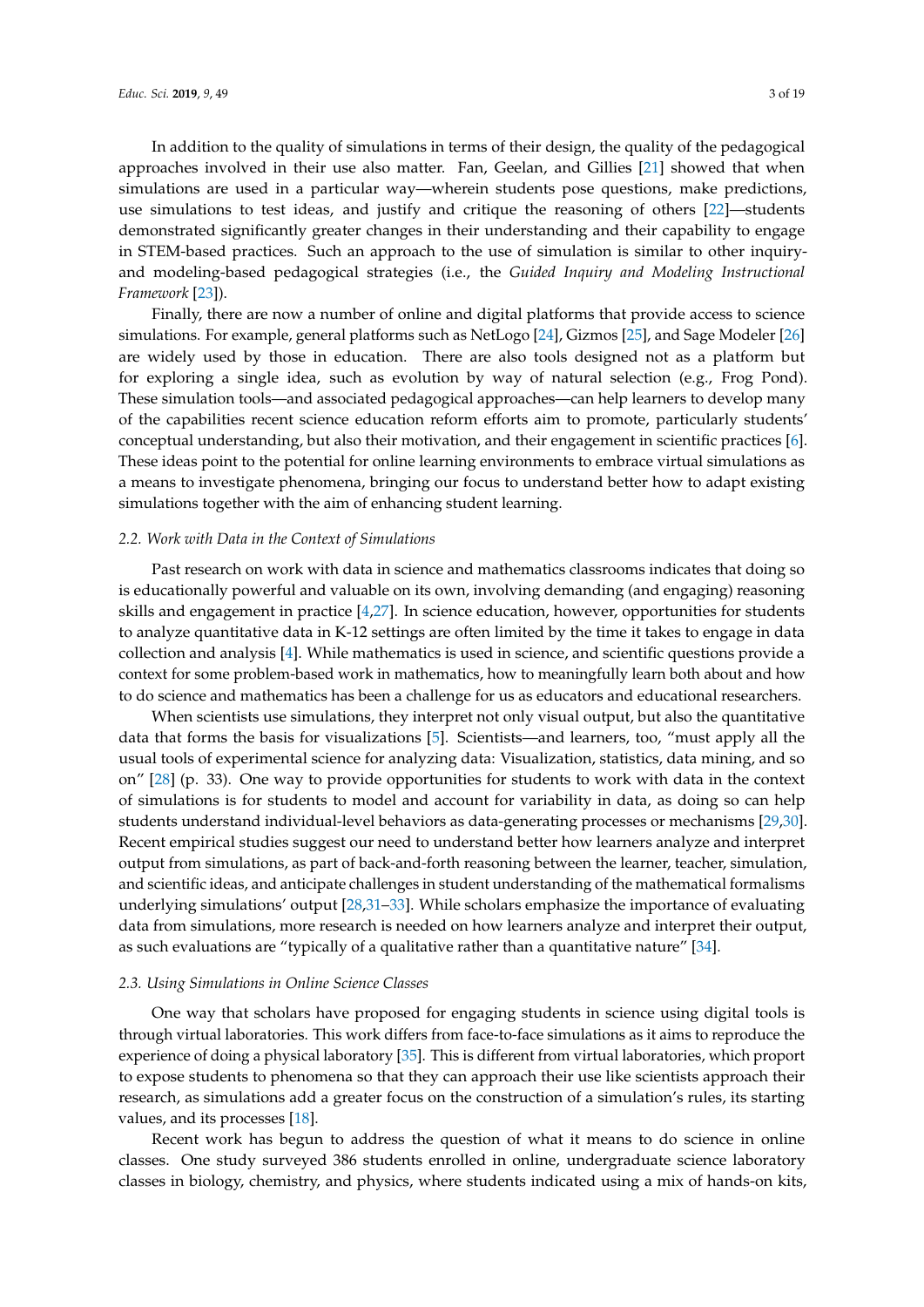virtual laboratories, and virtual simulations [\[36\]](#page-18-9). Overall, the authors reported that students perceived that their online science laboratories are comparable or preferable to face-to-face courses. Moreover, a majority of students who used both virtual and hands-on laboratories reported that they helped them to understand better the lecture material and perceived their labs in online courses to be lower-stress than face-to-face laboratories. Students felt they were better able to quickly iterate<br>. between experimental parameters, focus more on the investigation, and move past logistic details such<br>'' as the gathering of equipment or clean-up. as the gamering or equipment or clearing. However, the body of research of research of  $\epsilon$ 

This past research suggests that there are some benefits and affordances to students' use of simulations in online post-secondary science courses. However, the body of research on simulations in  $\mathcal{L}$ in K-12 science classes tends to focus on face-to-face learning environments rather than the growing<br>engagements in the core of creating of creating of creating data in the challenge of creating data in the chal field of online K-12 science classes. Particularly, as recent reform efforts emphasize K-12 students from students engagement in STEM practices [\[1,](#page-16-0)[2\]](#page-16-1), and the challenge of creating, modifying, and analyzing data the generated from simulations in online classes, it is important that we know more about how students use simulations and model the data they generate in online learning environments. in the past research suggests that there are some venems and amordances to students use of

#### 2.4. Framework for Using a Computational Science Simulation

Drawing on research on modeling and simulations, we developed a conceptual framework for the use of a computational science simulation (Figure [1\)](#page-4-0) that considers simulations as being constructed use model-building what is known about a phenomenon based on prior research, experience, and model-building using what is known about a phenomenon based on prior research, experience, and model-building exaged that is the term as set a processed on processed on prior research, on perfection, and model sciencing<br>principles [\[5](#page-17-2)[,37\]](#page-18-10). To distinguish this type of simulation (that is based on physical rules and processes), principled (5,37,4) to distinguish the v<sub>y</sub> post simulation. (that is subset on priystem rates and processes),<br>we use the term *computational science simulation*. This model is similar to (and draws closely from) accounts of the use of simulation by practicing scientists [\[5](#page-17-2)[,37](#page-18-10)[,38\]](#page-18-11). It is also similar to accounts of the use of simulations for teaching and learning, in particular, Xiang and Passmore's [\[31\]](#page-18-5) framework the use of simulations for teaching and learning, in particular, Xiang and Passmore's [31] framework for student's construction use, and interpretation of agent-based models, yet differs by considering for student's construction use, and interpretation of agent-based models, yet differs by considering respectively construction as with the production of agent subsequences, yet unless sy constructing analyzing simulation output not in terms of interpreting output with respect to the world, but rather atary ang emitation carp at not in terms or meappearing datp at whit respect to the world, satisfacter selecting and constructing measures, structuring and representing data, and considering the tradeoff from accounts and variance. One way this framework is different from accounts of building simulations between bias and variance. One way this framework is different from accounts of building simulations constanting and candidate one may allow that the american term accounts of sumanity simulations is its focus on the use of a simulation, rather than the construction of one. While the construction to the focus of the last of a simulation, rather than the construction of one within the construction of simulation rules and mechanisms is a powerful context to learn about scientific phenomena [\[39\]](#page-18-12), so interaction rates and incendents to a powerful content to call the set occurring procedured  $[s]$ , so it may not necessarily be detrimental for students to modify or use existing simulations  $[10]$  and so it may necessively for students to modify or use existing simulations (instead of constructing their own).

<span id="page-4-0"></span>



This framework guided the design of the simulation and lesson sequence used for this study by focusing students' use of a simulation on two processes. First, manipulating a simulation and analyzing output [\[38\]](#page-18-11). Manipulating a simulation is a critical component of the use of simulations not only as pedagogical tools but also for studying a target system or group of systems and consists of inspecting the rules built during construction of the simulation, defining processes, and setting initial values. Analyzing simulation output is essential because, without this component, simulations generate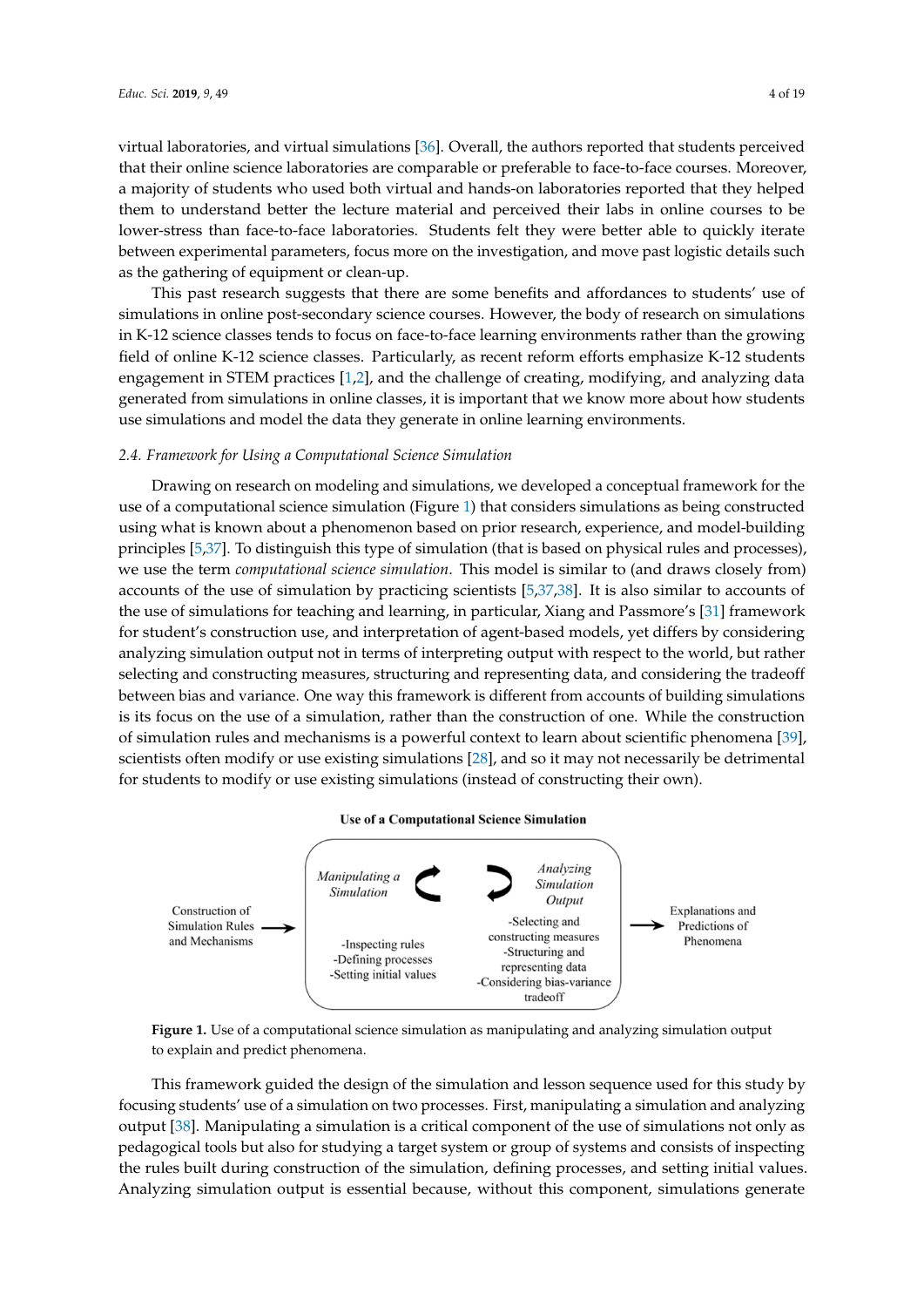an abundance of raw data [\[5\]](#page-17-2). Analyzing output consists of selecting and constructing measures, structuring and representing data, and considering the bias (use of a simpler model that does not reflect the underlying patterns in the data) versus variance (use of a model that is fit very closely to its underlying data but may not generalize to other datasets) tradeoff for fitting statistical models. Use of simulations generates explanations and predictions about phenomena that are interpreted in light of the construction of the simulation and its use [\[34\]](#page-18-7).

#### **3. Research Questions**

To summarize, past research has documented the potential for simulations to help students to develop their conceptual understanding of phenomena [\[6,](#page-17-3)[19,](#page-17-11)[20,](#page-17-12)[22\]](#page-17-14), especially when students can use simulations as a part of a complete process of investigating a phenomenon [\[21\]](#page-17-13). Our first aim, then, is to describe students' conceptual understanding in order to provide information about the effectiveness of the particular lesson sequence designed for the present study. Past research on the use of simulations in online settings has shown that students report many benefits from their use [\[36\]](#page-18-9), but this work has been carried out at the post-secondary level. Accordingly, our second aim is to understand students' perceptions of the strengths and weaknesses of the simulation they used. Finally, research has shown that students can analyze the data that computational science simulations generate [\[31–](#page-18-5)[33\]](#page-18-6), though there is no research that we are aware of on using simulations in such a way in online classes. Our third aim, then, is to explore students' involvement in a key aspect of data analysis: how students' approach modeling variability in the data set they use. In light of these study goals, the following research questions guided this study:

- **RQ1:** How do students' explanations change over the course of three lessons that involve using a simulation and modeling its output?
- **RQ2:** What do students perceive the strengths and weaknesses of using the simulation to be?
- **RQ3:** How do students approach modeling the classroom data set to account for its variability?

#### **4. Methods**

#### *4.1. Participants and Context*

The setting of the study was a college-level AP Physics 2 class. This class was offered for the first time during the 2016–2017 academic year to junior and senior students through [school name blinded for review], which provides individual online classes to [state-name blinded for peer review] public school students. The school used the Blackboard Learning Management System as the platform for students' access to the course. Students enrolled in this class were not fully-online students, but instead were taking one (or more) classes online in addition to the classes that they took at their local school.

The study participants consisted of 13 students enrolled in the course. The content of the unit was thermodynamics, in particular, the particle theory of matter and diffusion. This study occurred during the second unit of the class, with three lessons serving as a unit-long supplement to the existing instruction. In this lesson sequence, all students were, as a class, required to complete the first two lessons by a deadline. This allowed students in the class to develop a class dataset to be used in the third lesson. Institutional Review Board (IRB) approval was obtained through the [University name removed for peer review] IRB.

#### *4.2. Simulation Design*

To plan and design the simulation (and the lesson sequence), we worked closely with the instructor of the course. The instructor had extensive expertise in the science content and the use of modeling and simulations in science education. For the simulation, we used a *Lab Interactive*, which is described by the Concord Consortium as the integration of "both simulations running in multiple modeling engines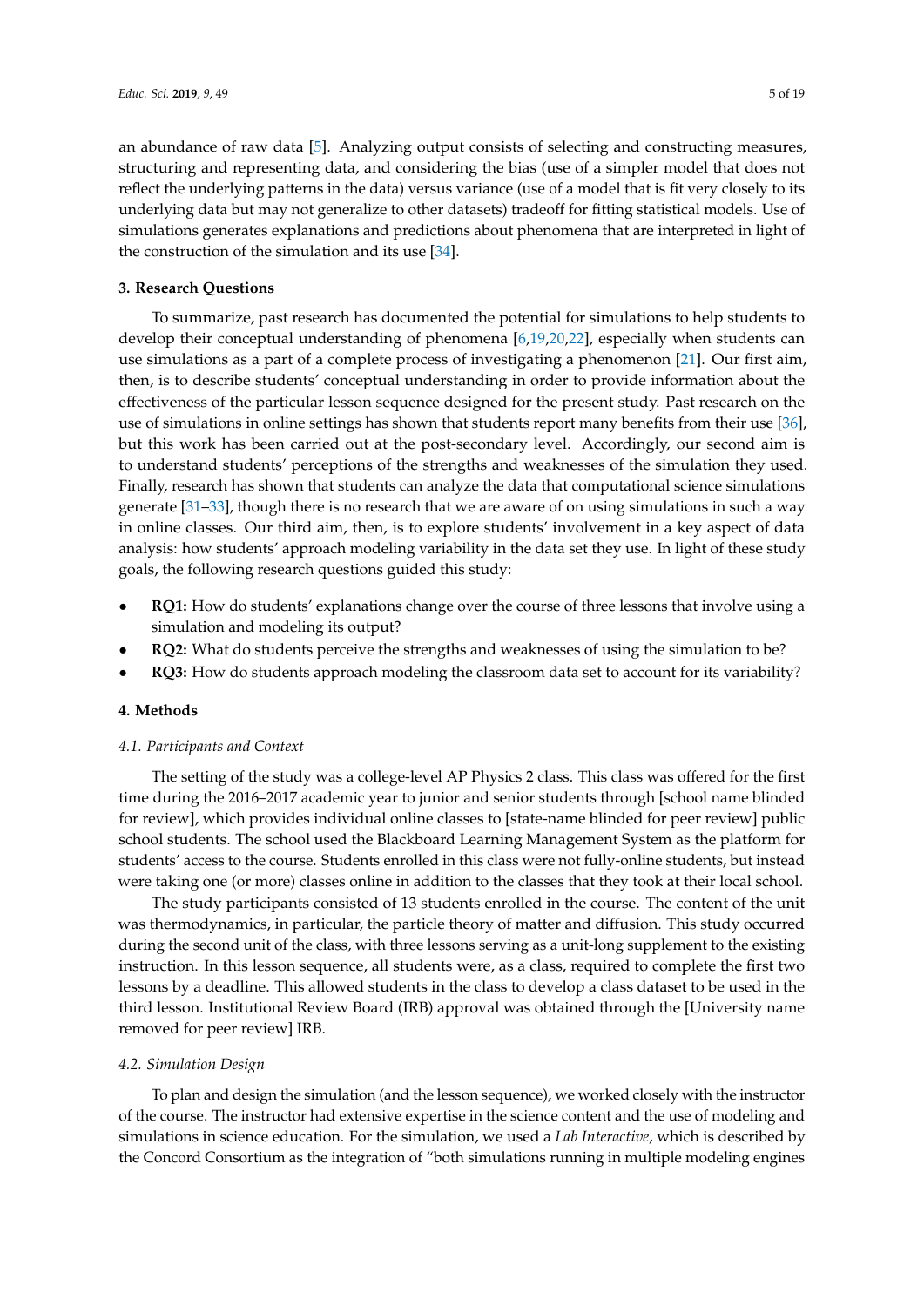and data collection from sensors and probes" [XX]. In addition, the simulation used in this lesson sequence was based on an underlying physics engine that is a part of the Lab Interactive platform.

Adapting and hosting the simulation was made possible by the Concord Consortium's platform, and the process involved making a number of changes, conceptually and technically, to an existing simulation. In particular, to the existing simulation, adding quantitative output based on the underlying Physics model for the a) temperature, b) volume of the container, c) pressure, and d) making it possible to add multiple 'smell' molecules. The simulation can be found online (see Rosenberg, 2016) [\[40\]](#page-18-13) and the code for the simulation and the underlying model can be found in Supplementary Materials C1 and C2.

The target conceptual understanding for students' understanding of the particle nature of matter and diffusion was as follows: The kinetic energy of molecules is proportional to the average temperature of the molecules [\[41\]](#page-18-14); gas molecules with higher kinetic energy and temperature collide more frequently. Increased kinetic energy and temperature means molecules are colliding with the walls of a container with greater speed, and, a greater pressure. If the pressure of a gas is in a container that can expand and is at a high enough pressure, the volume of the container increases, and pressure decreases.

#### *4.3. Lesson Sequence*

Based on the instructor's input, the activities were designed around the existing curriculum in one of the first units of the year-long course. The primary goal of the activities was for students to develop model-based explanations to answer the question: *What affects the time it takes for a smell to travel across the room?* This question was the "driving question" for the activities and drew from the goals of an existing unit from the *Investigating and Questioning our World Through Science and Technology Project* (IQWST; [\[42\]](#page-18-15)). This unit was designed around questions which "provide a context to motivate and apply the science students learn" [\[8\]](#page-17-18) (p. 639). Lessons 1 and 2 focus primarily on the 'manipulation a simulation' part of their use and lessons 2 and 3 focus more on 'analyzing simulation output' (see Figure [1](#page-4-0) for the framework for the use of a simulation used in the present study). The following three lessons (see Supplementary Materials L1–L3) used materials that included the Lab Interactive and Google Sheets accessed through activity sheets through Blackboard.

#### 4.3.1. Lesson 1: Tinker with the Simulation

The aim of this activity was to provide the chance for students to be introduced to the simulation and to have time to tinker with it. The phenomenon was introduced in the following way:

Think about when a classmate of yours peels an orange, or, in science class, when a yucky smell is introduced or encountered in an investigation. Classmates who are close to the source of this smell initially report its presence. Gradually, the smell makes its ways throughout the room, and everyone has sensed it. What's going on? How *exactly* does smell move through the room? Can we describe these phenomena based on our prior experiences - or do we need to conduct an experiment? Can the way that smell moves through the room be represented in a graphical depiction or even a formula? Is there some "speed of smell?"

In this activity, students accessed the simulation (presented in Figure [2;](#page-7-0) see Rosenberg, 2016, [\[40\]](#page-18-13) for a link to the simulation).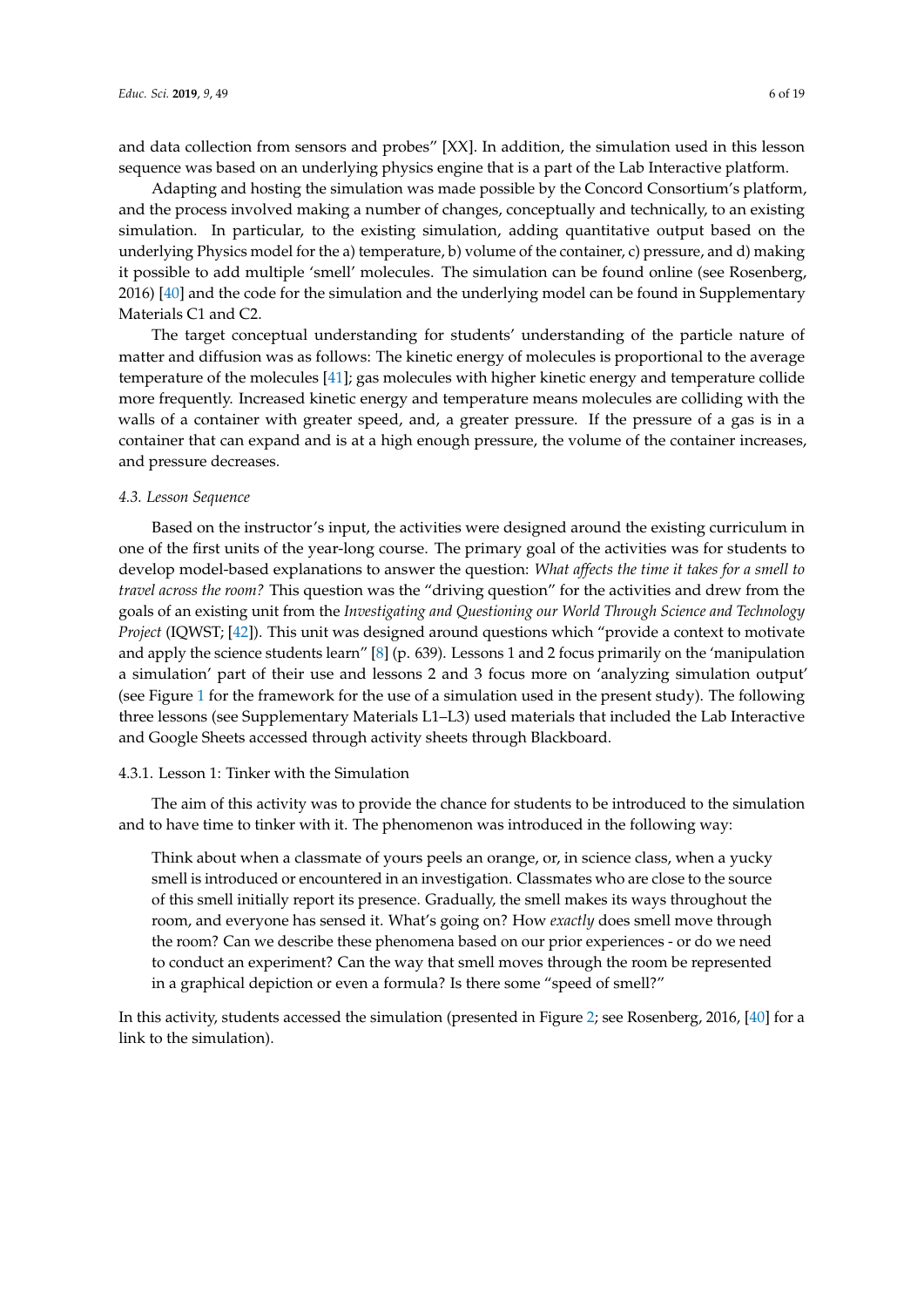<span id="page-7-0"></span>

**Figure 2.** The Lab Interactive simulation that we designed for this study based on an existing simulation simulation about the diffusion of molecules. about the diffusion of molecules.

The simulation and the model it's based on were described in the following way: The simulation and the model it's based on were described in the following way:

In our model, you are free to think of all molecules as solid billiard balls that can collide In our model, you are free to think of all molecules as solid billiard balls that can collide with each other as they move randomly in straight lines through the room. The collisions  $\mathcal{L}$ between the billiard balls are "elastic," so the total velocity (and mass) of all of the molecules between the billiard balls are "elastic," so the total velocity (and mass) of all of the molecules is specified to be the same throughout the simulation remains the same, as well as the total is specified to be the same throughout the simulation remains the same, as well as the total kinetic energy of all the molecules. The green billiard balls on the right represent the air kinetic energy of all the molecules. The green billiard balls on the right represent the air molecules throughout the room, the gray wall represents the closed perfume jar, and the molecules throughout the room, the gray wall represents the closed perfume jar, and the blue billiard balls on the left represent tiny molecules of perfume floating in the air which  $\ell$ (when the jar is opened, and the wall is removed) will eventually make their way toward the  $\mu$ the "gas sensor" also known as your nose. All of the molecules have the same mass. "gas sensor" also known as your nose. All of the molecules have the same mass.

Students responded to questions that prompted them to generate ideas about what they understood Students responded to questions that prompted them to generate ideas about what they understood simulation both before and after tinkering with it. about how temperature, pressure, and volume are related and what they thought would happen in the

4.3.2. Lesson 2: Collect Data from the Simulation

The aim of this activity was for students to generate a plan for collecting data and to collect the data for a class dataset and to prompt students to think about the underlying model rules for the simulation. The simulation was described in greater precision, as follows:

This simulation is not programmed with any gas laws or thermodynamic equations. It is simply modeling the motion of gas particles as though they were rigid billiard balls colliding with one another. Different pieces of information are available to us, from the total kinetic energy, in electron volts, to the pressure, volume, and temperature. We could use this simulation to examine the relationship between temperature and pressure. We could also examine the relationship between kinetic energy and temperature; since the volume, which here represents the volume of the container (including the volume behind the barrier); to calculate the volume, a depth 1 molecule deep is used. This simulation could be much more complex with greater depth!  $\blacksquare$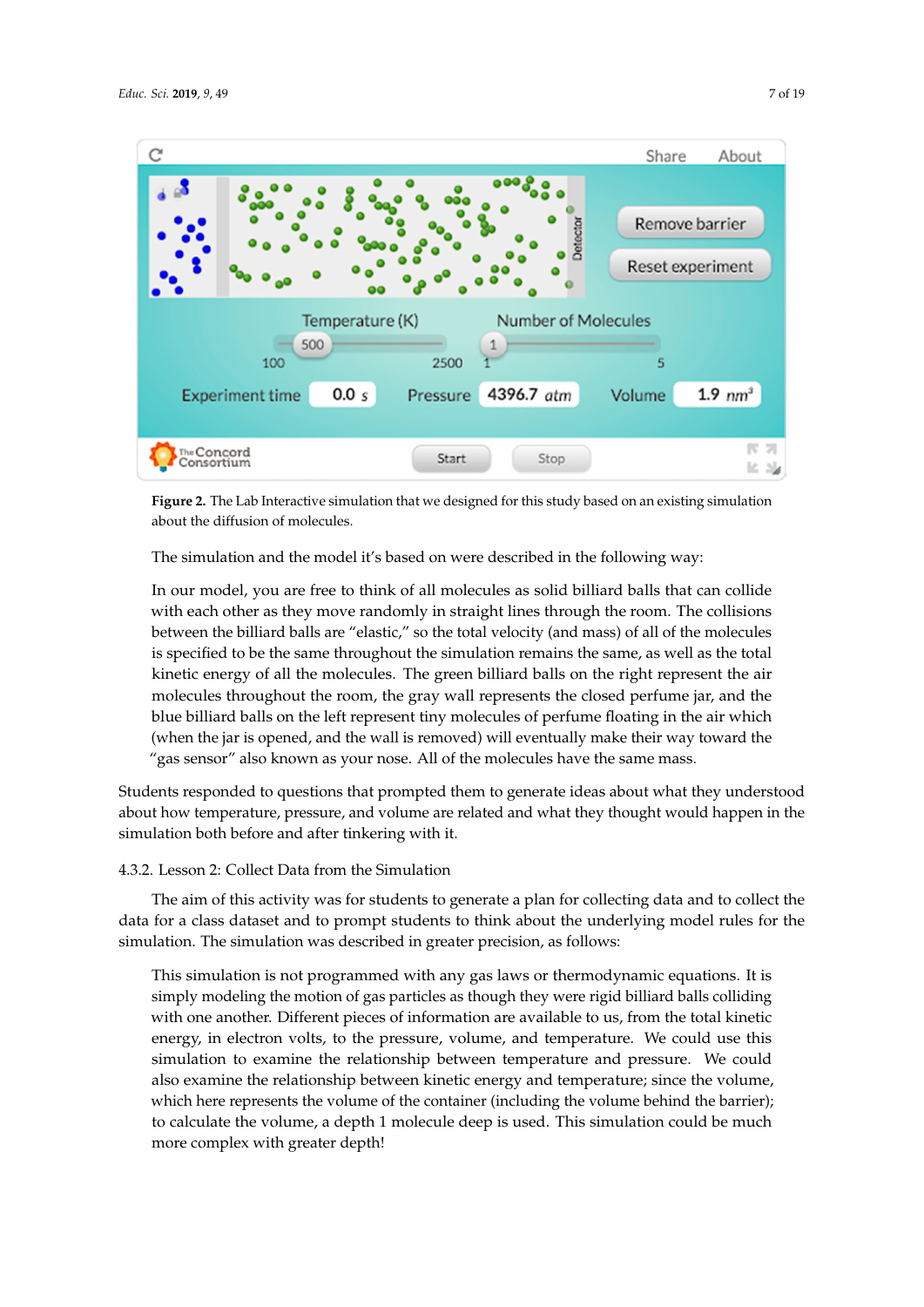Students were prompted to answer questions about how they would collect the data (what temperatures and what number of molecules needed to stop the detector they would specify and how many runs of the simulation they would carry out). After collecting the data, students were asked to share a Google Sheets file, with the sole requirement being that students collected (at a minimum) information on the temperature and experiment time.

#### 4.3.3. Lesson 3: Generate a Model-based Explanation Using a Class Dataset

The aim of this activity was to describe the idea of a statistical (or data model) and for students to use the class dataset to generate a model of the data and a model-based explanation as an answer to the driving question. Models of the data were introduced in terms of a simple model, as follows:

Imagine you want to "model" a relationship, such as how the number of likes of your photos on your social network is related to the number of times you post each day. One way you could do this is through a "line of best fit," or a linear model. A line of best fit is a simple but powerful model: This model is simply a straight line through a scatterplot of data. If you look at the individual data points, you may notice that some are above the line, and some are below it; overall, the distance from the line to each point above the line and the distance from the line to each point below it will equal zero; as a result, if you have data points that are way higher than the other points, or way lower, they can affect where the line is. Something we can use to determine how well a line fits is called the coefficient of determination, or *R* 2 . The closer  $R^2$  is to 1 (which means the lines fits perfectly through every point!), the better. The  $R^2$  for the line above is 0.60.

Students were asked to explore the data in any way they like, such as through calculating descriptive statistics for the data or creating figures. They were prompted to model the relationship between temperature and experiment time using a scatter-plot and a line of best fit and to generate an explanation for the relationship between the temperature and the experiment time in light of the model they selected.

#### *4.4. Data Sources and Collection*

The data sources for this project included student responses to embedded assessment questions in the lesson sequence. The embedded assessment questions appeared throughout the lesson sequence. Table [1](#page-9-0) summarizes the linking of the embedded assessment questions with the research questions they are intended to collect data about. The data were obtained from students typed responses to the questions embedded in Google Docs that students downloaded, entered their responses into, and then submitted to the instructor of the course. Students' responses were then transcribed into a spreadsheet (see Supplementary Materials D1 for the anonymous embedded assessment responses).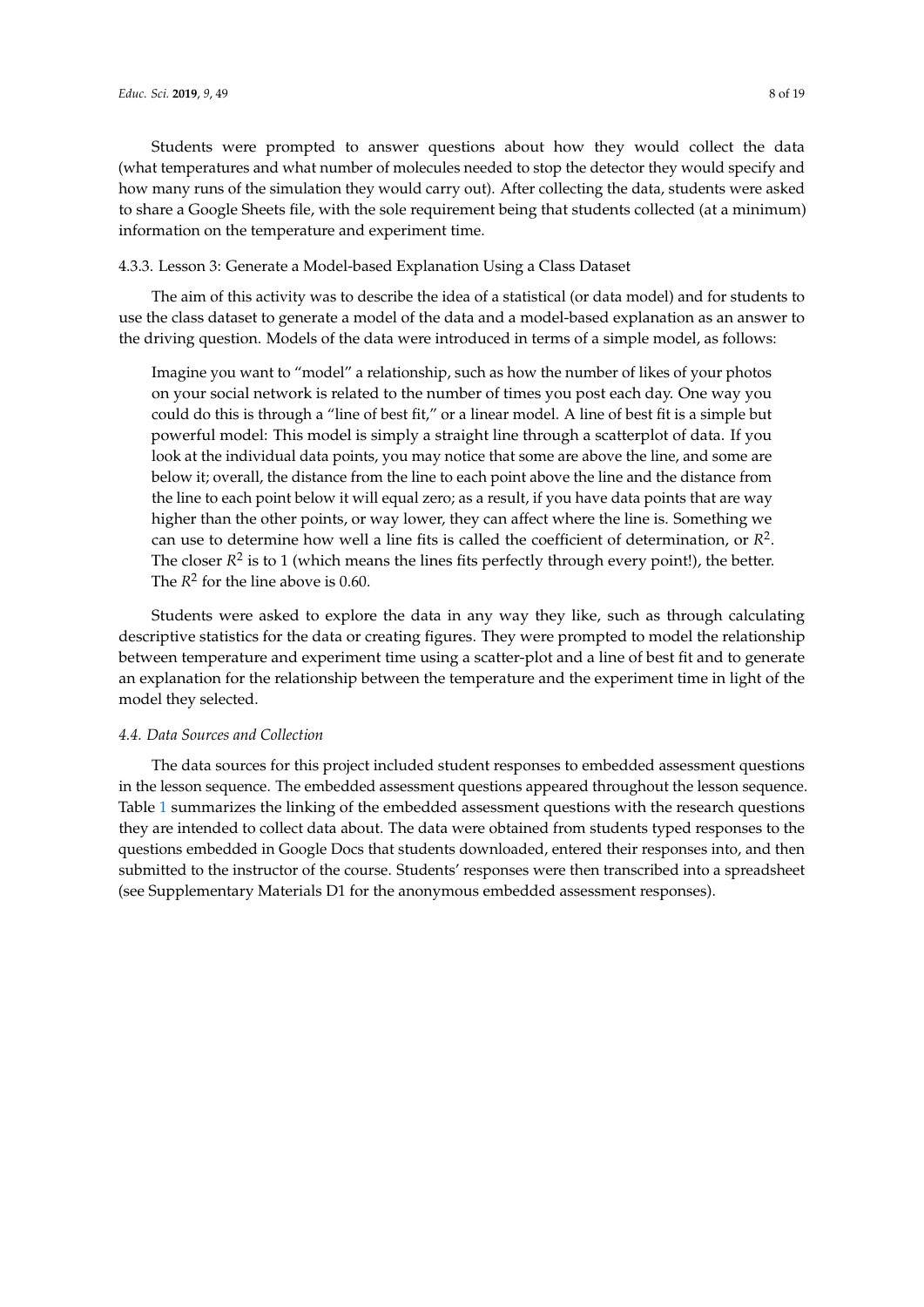<span id="page-9-0"></span>

| <b>Research Questions and Sub Questions</b>                                                                                                      | <b>Embedded Assessment Questions (Lesson Collected)</b>                                                                                                                                                                                                           |
|--------------------------------------------------------------------------------------------------------------------------------------------------|-------------------------------------------------------------------------------------------------------------------------------------------------------------------------------------------------------------------------------------------------------------------|
| <b>RQ1:</b> How do students' explanations change over the<br>course of three lessons that involve using a<br>simulation and modeling its output? | When the temperature of the room is increased, the<br>perfume particles reach the gas sensor more quickly.<br>Explain why you think this happens. (Lesson 1)                                                                                                      |
|                                                                                                                                                  | Based on your observations of the simulation, explain<br>why the perfume particles reach the gas sensor more<br>quickly when the temperature of the room is increased.<br>(Lesson 1)                                                                              |
|                                                                                                                                                  | Earlier, we asked you why when the temperature of the<br>room is increased the perfume particles reach the gas<br>sensor more quickly. Please explain why this happens<br>now, knowing what you know from working through<br>data from the simulation. (Lesson 3) |
| RQ2: What do students perceive the strengths and<br>weaknesses of using the simulation to be?                                                    | What are some of the benefits of this model of a gas? And<br>what are some of its weaknesses? (Lesson 1)                                                                                                                                                          |
|                                                                                                                                                  | How does your model of data help you explain what is<br>going on? Why? (Lesson 3)                                                                                                                                                                                 |
| <b>RQ3:</b> How do students approach modeling the<br>classroom data set to account for its variability?                                          | Explain why you selected this mathematical model as the<br>best fit to the data. (Lesson 3)                                                                                                                                                                       |

**Table 1.** Data sources for each research question.

#### *4.5. Data Analysis*

Students' responses were transcribed and analyzed between students and across time in an exploratory manner [\[43\]](#page-18-16) to analyze the data. This focused the authors' analysis around what parts of the activities supported students' conceptual understanding and understanding and experience in relation to the online conceptual science simulation.

Initially, the data were coded independently by each author using structural and in vivo coding frames [\[44\]](#page-18-17). After initial coding, the authors met to compare and discuss the data and then develop pattern coding [\[44\]](#page-18-17). The pattern codes afforded the opportunity to summarize the data into a smaller number of sets and themes. Additionally, meeting to discuss coding allowed the authors to ask provocative questions each had not considered and work through various data analytic dilemmas we faced.

In the end, the meetings and two rounds of coding led to a thematic analysis of the data, where student responses were highlighted to explain the shorter codes.

#### **5. Findings**

In this section, we present findings for each of the RQs in relation to student responses to each of their respective embedded assessment questions and subsequent qualitative analysis.

#### *5.1. Findings for RQ1: Development of Student Responses Over the Course of the Lesson Sequence*

The lesson sequence was designed to support student's progression from an intuitive to a more sophisticated understanding of the phenomenon. In our analysis of students' responses to questions designed to elicit their conceptual understanding (see the questions associated with RQ1 in Table [1\)](#page-9-0), we identified three groups of student responses: (1) Students who began with sophisticated conceptual understandings (2) students who showed improvement in sophistication, and (3) students who showed little improvement in sophistication. Representative responses for each of these groups is presented in Table [2](#page-10-0) and the three groups are described in the remainder of the section.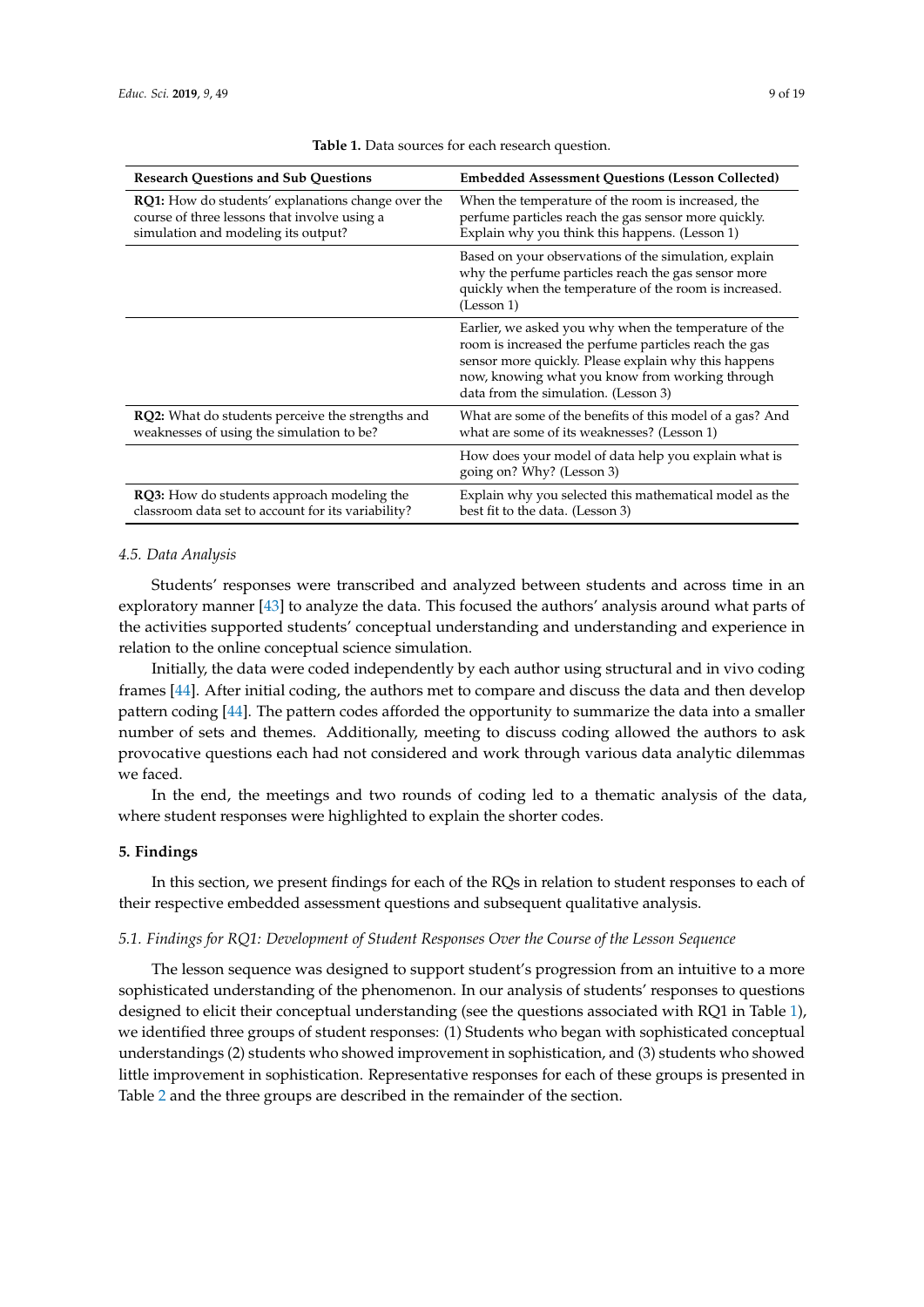<span id="page-10-0"></span>

| <b>Time Collected</b>                                 | Group 1 (Student 2)                                                                                                                                                                                                                                                                                                                                                                                                                                                                                                                                                                           | Group 2 (Student 7)                                                                                                                                                                                                                                                                                                                                                                                                                                                                                                                                                                            | Group 3 (Student 8)                                                                                                                                                                                                            |
|-------------------------------------------------------|-----------------------------------------------------------------------------------------------------------------------------------------------------------------------------------------------------------------------------------------------------------------------------------------------------------------------------------------------------------------------------------------------------------------------------------------------------------------------------------------------------------------------------------------------------------------------------------------------|------------------------------------------------------------------------------------------------------------------------------------------------------------------------------------------------------------------------------------------------------------------------------------------------------------------------------------------------------------------------------------------------------------------------------------------------------------------------------------------------------------------------------------------------------------------------------------------------|--------------------------------------------------------------------------------------------------------------------------------------------------------------------------------------------------------------------------------|
| Lesson 1: Before<br>exploring the simulation          | This happens because a<br>higher temperature<br>means that the gas<br>particles vibrate more<br>quickly (have more<br>kinetic energy) so they<br>move faster and can get<br>across the room in less<br>time.                                                                                                                                                                                                                                                                                                                                                                                  | Temperature is directly<br>related to energy: as<br>temperature increases,<br>the energy of the system<br>increases. This results in<br>an increase in kinetic<br>energy, and since mass is<br>constant, the velocity<br>will increase throughout<br>the whole system,<br>reducing the time it takes<br>to travel across a fixed<br>distance.                                                                                                                                                                                                                                                  | I think that when the<br>temperature rises, the<br>molecules have more<br>energy and move faster,<br>hitting each other more<br>often.                                                                                         |
| Lesson 1: After the<br>exploring the simulation       | This seems to be the case<br>because the molecules do<br>move less when they are<br>cold, so it takes longer<br>for the smell to work its<br>way across the chamber.<br>When they are hot the<br>move much more<br>quickly and are able to<br>bounce around from one<br>side of the room to the<br>other quite easily.                                                                                                                                                                                                                                                                        | Higher temperature $\rightarrow$<br>more energy $\rightarrow$ more<br>collisions in a given<br>amount of time $\rightarrow$ gets<br>across the fixed distance<br>faster                                                                                                                                                                                                                                                                                                                                                                                                                        | When the temperature is<br>increased there is more<br>energy in the particles,<br>so they move faster and<br>hit each other and other<br>surfaces more often, so<br>the gas reaches the<br>sensor sooner.                      |
| Lesson 3: After<br>completing the lesson<br>sequence. | This happens because<br>the particles are<br>travelling at a greater<br>velocity. Since velocity is<br>distance over time, and<br>they have to cover the<br>same distance, the time<br>must decrease to factor<br>in this increased velocity.<br>Though there are<br>particles in the way of<br>the perfume and the<br>sensor, they are<br>physically able to travel<br>faster, so assuming the<br>bounces that they go<br>through are random in<br>each scenario, this<br>should slow each<br>temperature particles<br>equally, and so it comes<br>down to the velocity of<br>the particles. | The model shows us that<br>as temperature increases<br>the time for the particles<br>to reach the sensor<br>decreases. Not only does<br>this model show us this<br>visually, but it also gives<br>us an equation to predict<br>the time it would take a<br>particle to reach the<br>sensor given a<br>temperature. We know<br>that this equation fits our<br>data and model due to<br>the r squared value. The<br>R squared value is a sort<br>of measurement of the<br>accuracy of our equation<br>on a scale from 0-1. The<br>closer the r squared is to<br>one, the better our<br>equation. | I now know through the<br>simulation that the<br>particles move faster and<br>bump around more often<br>the higher the<br>temperature. The more<br>they bump around, the<br>faster particles travel and<br>take up more space. |

**Table 2.** Representative student responses to content related questions regarding thermodynamics.

5.1.1. Students Who Began with Sophisticated Conceptual Understanding

First, four of the students' responses began and stayed sophisticated throughout the lesson sequence. This level of student response is detailed by their formal use of scientific knowledge and academic language. For instance, when first asked about the relationship between temperature and smell molecules, Student 6 responded that: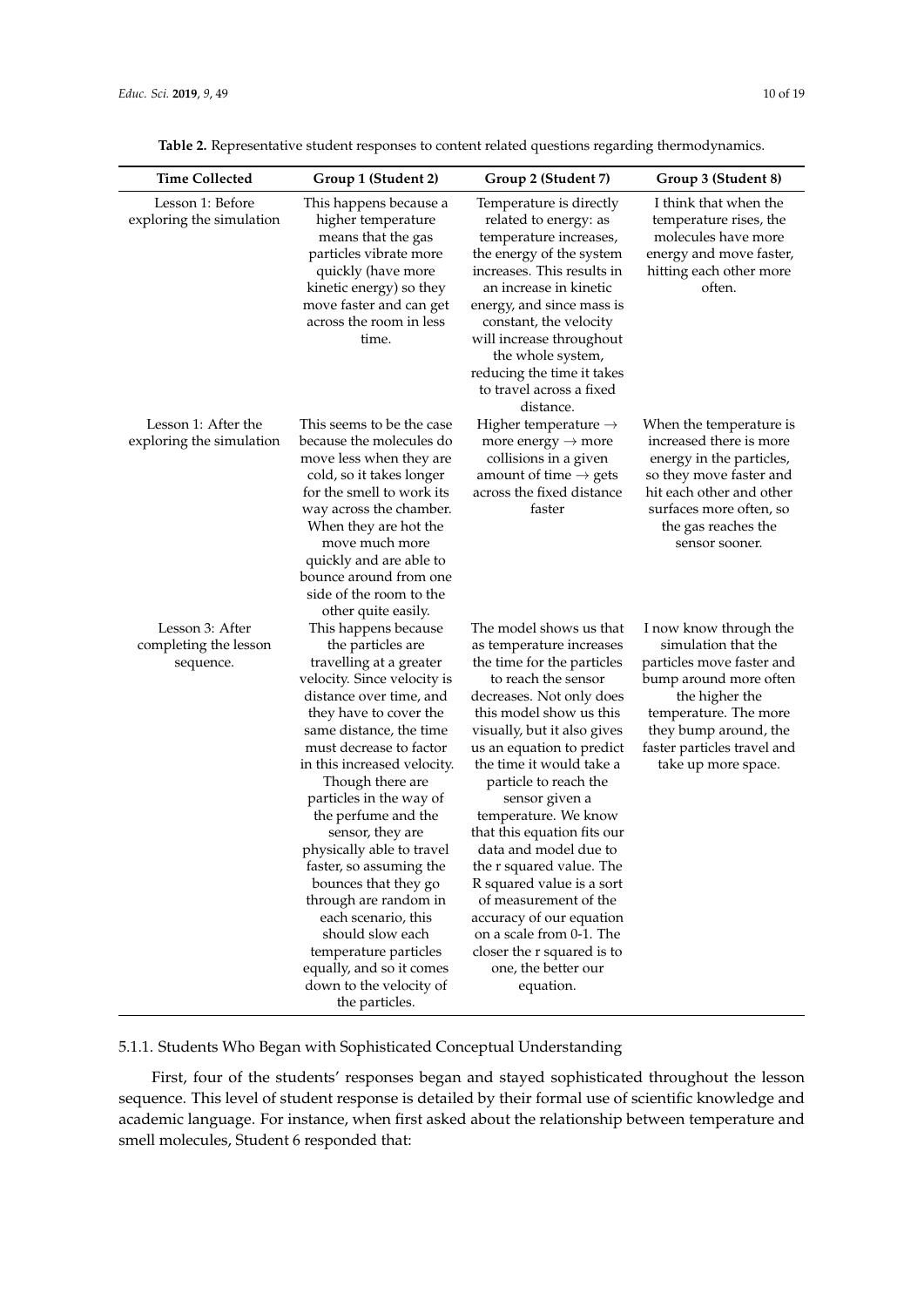Because the temperature of a substance is proportional to its kinetic energy. Also, the kinetic energy of a substance is proportional to its mass and velocity. And velocity is what we are interested in if we want to know how quick a gas will reach another place. If the perfume has a lower temperature, the air will transfer its temperature with collisions, causing the perfume to go at a higher speed.

Additionally, Student 2 (Table [2\)](#page-10-0) is an example of a student who began with what we think was a sophisticated understanding of the target phenomenon. This student wrote that the perfume moved more quickly because, "... higher temperature means that the gas particles vibrate more quickly (have more kinetic energy) so they move faster and can get across the room in less time." Later, Student 2 develops a response that highlights an understanding of how this happens in terms of collisions between molecules and providing a more illustrative than descriptive response. Student 2 and 6 are representative of this group of students who began and continued writing responses that indicate a high level of academic language and scientific knowledge.

#### 5.1.2. Students Who Showed Improvement in Sophistication

Two students showed some progress in developing sophisticated responses. For instance, as these students began working with the content through the lesson sequence, they also started to provide responses that indicate a more concise and clearer understanding of thermodynamics, often using mathematical functions. This is exemplified by the sequence of responses by Student 7 (Table [2\)](#page-10-0). In their responses, Student 7 demonstrated growth in sophistication as intended. Initially, Student 7 wrote responses that focused on what happened: "Temperature is directly related to energy: as temperature increases, the energy of the system increases." This response represents as a relatively simple account: higher temperature implies higher kinetic energy. The student then shifts to writing responses that indicate a level of understanding of *how* something happened: "Higher temperature  $\rightarrow$  more energy  $\rightarrow$  more collisions in a given amount of time  $\rightarrow$  gets across the fixed distance faster."

#### 5.1.3. Students Who Showed Little Improvement in the Sophistication of Their Responses

The use or development of formal academic language with a scientific understanding was not the case for all students. Two students did not gain in their sophistication over the course of the lesson sequence and continued in the *what* phase of understanding. These students' responses stayed descriptive, focusing on the what of the question at hand rather than the how and why (e.g., Student 8 in Table [2\)](#page-10-0).

#### *5.2. Findings for RQ2: Strengths and Weaknesses of the Computational Science Simulation*

The students indicated the benefits of using the simulation and their data models that were created as a product of the simulation. A common response from students was that the simulation made a complex phenomenon more accessible in an online learning environment. As Student 2 wrote, "The major benefit of this model is that it is easy to see what is going on and to understand how the molecules propagate through the room." However, this benefit was not without some cost. Among some others, Student 1 indicated that the model could over-simplify complex concepts and miss providing an authentic representation of what is happening. Other students also hinted at this by hoping for more "realistic" representations, while some still enjoyed having to take the simulation and map it to the world around them.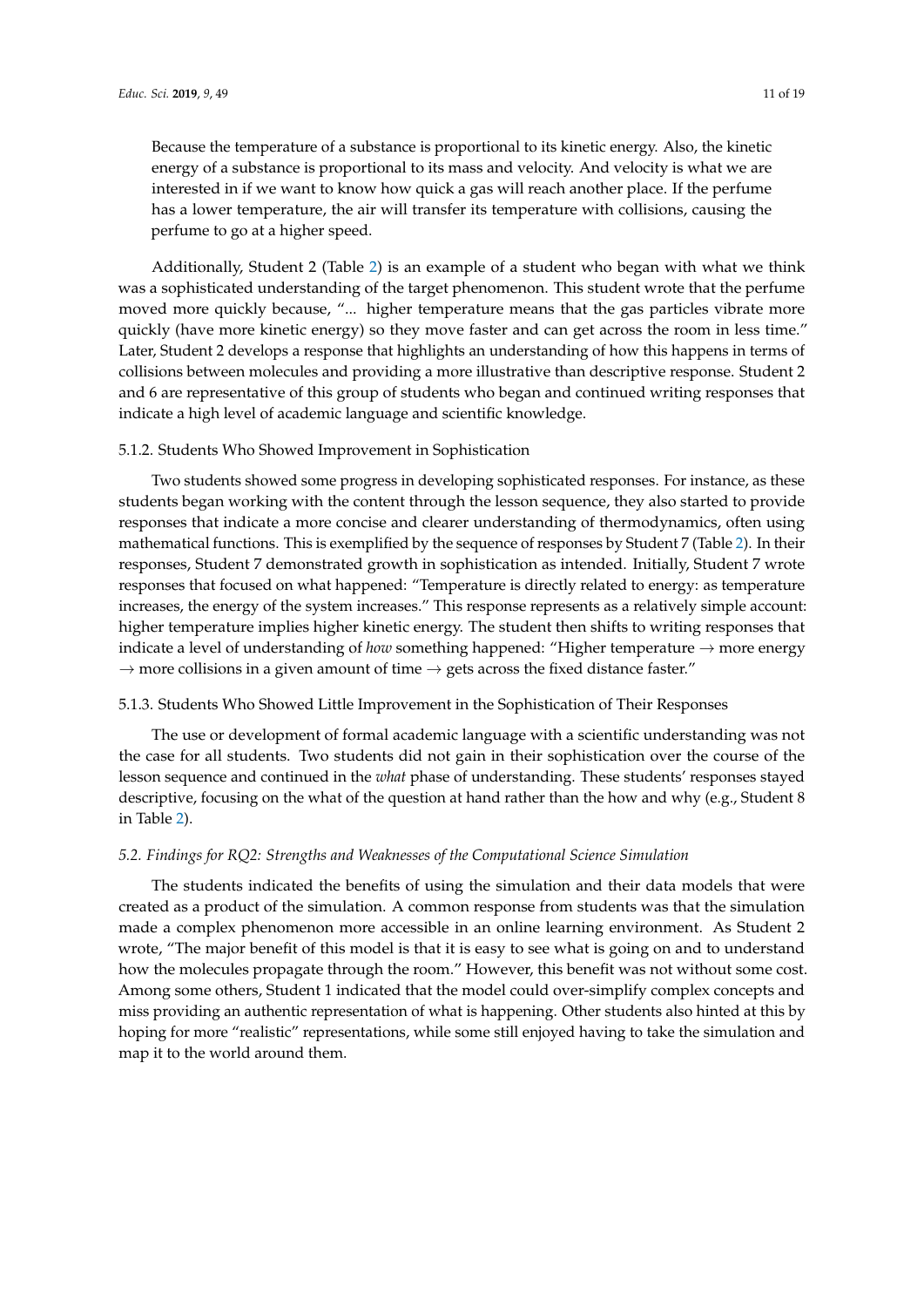Another benefit students described went beyond simplifying a complex phenomenon to being able to use the simulation to make predictions. For example, Student 3 wrote "This model of gas makes it much easier to calculate and make predictions on how the gas will behave. By making all collisions elastic and having all particles being the same mass, it is much easier to calculate the resulting velocities of collisions between gas particles." This idea suggests that some students experienced the computational science simulation as a tool that could be used, much like physical experimental tools, to generate data that can be used to understand a real-world phenomenon. In contrast, Student 2 wrote that the model, "isn't accurate for real life [sic] gas behavior and can't be used to directly model how the world really works." Student 7 echoed this comment by noting that, "this model does not give any definite numbers, meaning the accuracy of the diagram may not be as reliable as needed in a science experiment."

Finally, students saw the data they were able to generate as a benefit of the simulation. As Student 8 indicates, "I can have quantitative data to provide the speed of the molecules . . . [and] if I were to put the data points on a graph, I could analyze its relationship." Other students reported that the data were helpful because their mathematical nature is precise, while others described the importance of being able to graph the data and to interpret the graph to understand better what the simulation represented.

#### *5.3. Findings for RQ3: How Students Approached Modeling the Data to Account for its Variability*

Overall, students struggled with combining the principles of modeling with their understanding of statistical rules. This was noteworthy in how students approached modeling the classroom data set while accounting for variability, where we often found students relying on the strict definition of *r*-squared in relation to function fitting, consistently attempting to fit the data maximally. For example, Student 2 responded by saying, "I selected this model to show the line of best fit since it was closest to one on  $R^2$ . I used the 6th degree of the polynomial function, this is the most accurate for the scatter plot since a polynomial of the 6th degree is more 'flexible' than other functions."

However, other students showed an understanding that balanced the concept of over- and under-fitting models to data. Student 2 provides an example of a more flexible understanding of the principles of modeling data. They wrote:

I used this 4th power polynomial function because it had a much higher *R* <sup>2</sup> value than the linear, exponential, and lower degree functions. Though some of the higher degree functions had better *R* <sup>2</sup> values, it only increased from 0.809 to 0.815 which is pretty insignificant. Any degree function lower than 4 and the *R* <sup>2</sup> values began to drop significantly, close to around 0.7 and below. Having a polynomial function with a higher degree of 4 makes it really laborious to manipulate and use to predict values.

This response indicates that the student balanced between modeling as much of the variability as possible (using a 4th-degree polynomial function), but still considered the practicality of their model in terms of being able to make meaningful predictions about phenomena (either phenomena represented within the simulation or the wider world outside of the simulation). Student 8 demonstrated through the creation of their model (see Figure [3\)](#page-13-0) a similar consideration between modeling the variability in the data and choosing a model that was interpretable in light of the data.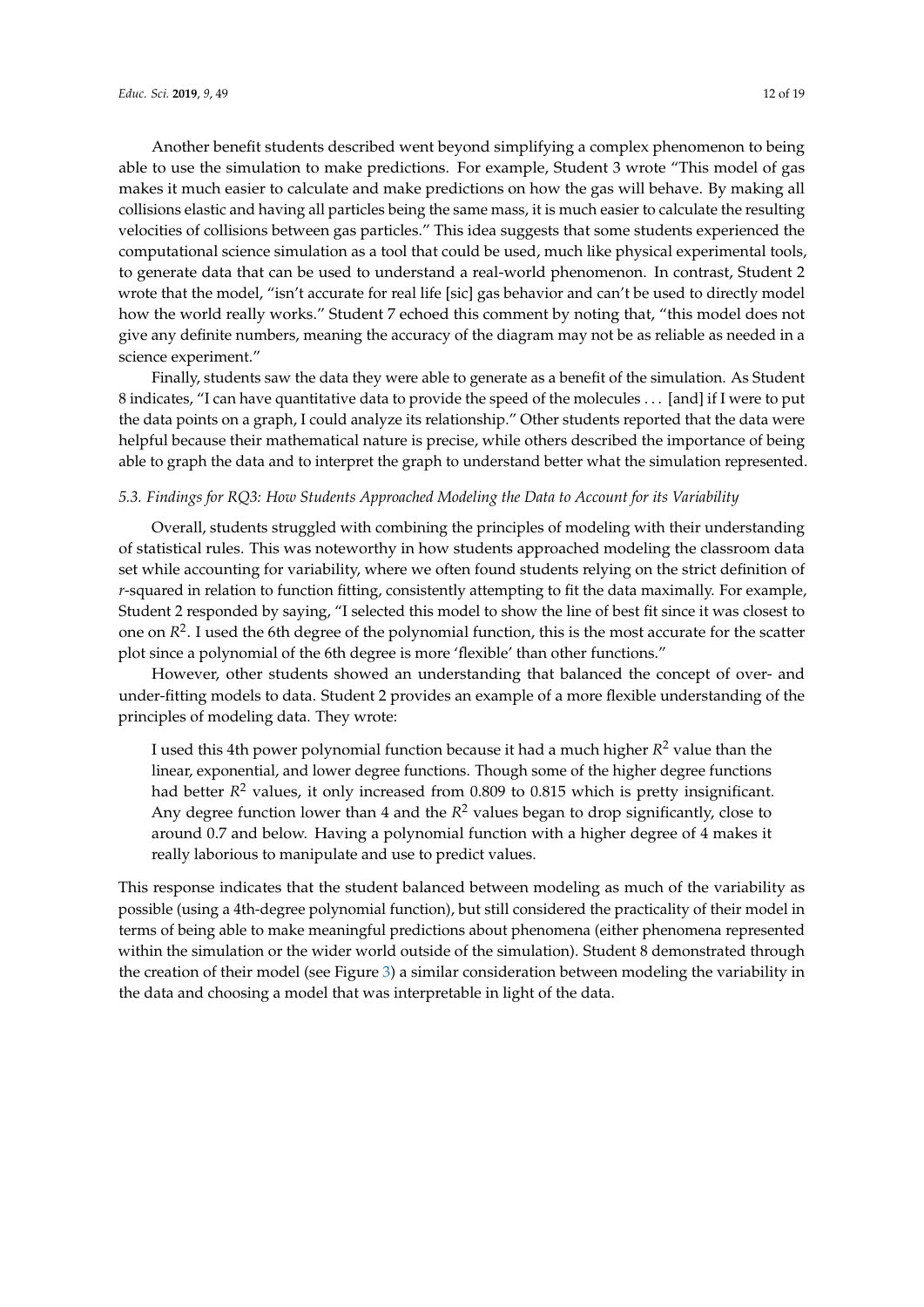<span id="page-13-0"></span>

#### **Experiment Time vs. Temperature**

Figure 3. **Student 8's model of the relationship between** experiment time and time and temperature using the relationship between experiment time and the relationship between experiment time and the students of the student **Figure 3.** Student 8's model of the relationship between experiment time and temperature using the class dataset.

This student reported that they selected their model on the basis of both the  $R^2$  value relative to other candidate models and how well it visually fit the data. This student wrote, "I chose the<br>the R<sup>2</sup> value of both the R<sup>2</sup> value of the R<sup>2</sup> value of the R<sup>2</sup> value of the R<sup>2</sup> value of the R<sup>2</sup> value of the R<sup>2</sup> exponential function because it had the second closest  $R^2$ ," explaining, "I didn't choose the first highest, the polynomial function, because the trend line started dipping up in the end and the data<br>highest, the polynomial function, because the trend line started dipping up in the end and the data points didn't follow the trend."

### points didn't follow the trend." **6. Discussion**

**6. Discussion**  In this study, we sought to understand how students in online science classes can take up the use for analyzing a complex, quantitative source of data. Drawing upon past research on the impacts of students' use of simulations, their use in (post-secondary) online settings, and working with data in the context of simulations, we sought to understand how students' conceptual understanding developed, what they perceived to be the affordances and constraints of the simulation, and how they approached modeling variability as a key aspect of working with data. of a simulation to develop their conceptual understanding of a phenomena and to serve as a context

The data collected indicated that the lesson sequence could serve as a starting point for affording opportunities for students to explore the mechanism and develop topic related knowledge about  $T_{\text{r}}$  thermodynamics. While two students did not develop in their conceptual understanding, and four students began the activity with what we interpreted as an already-sophisticated understanding of the particle nature of matter and how it applies to diffusion, we noted two students whose explanations became more sophisticated over the course of the lesson sequence. For one student, this progression took the form of an explanation which initially described what was happening with respect to the phenomenon, and then later explained how the phenomenon worked. This progression respect to the phenomenon, and then later explained how the phenomenon worked. This progression could be interpreted in terms of the students' response becoming more mechanistic. Mechanism is an idea from science—and the philosophy of science—that contends that phenomena can be explained in terms of physical interactions (however complex) between physical matter [\[45\]](#page-18-18). Russ, Scherr, and Hammer [\[46\]](#page-18-19) advanced an influential framework for understanding how mechanistic students' discourse is. Other scholars have used—or adapted—this framework for understanding interview data [\[47\]](#page-18-20) as well as for embedded assessment data [\[3,](#page-17-0)[47\]](#page-18-20) in science education.

More mechanistic explanations move from descriptive to causal accounts that include details about how and why a phenomenon behaves the way it does [\[3\]](#page-17-0). While we can begin to interpret  $M_{\rm tot}$  mechanistic explanations move from descriptive to causal accounts that include details that is detailed details that include details accounts that include details accounts that include details accounts of mechani how students' understanding may have changed over the lesson sequence in terms of mechanistic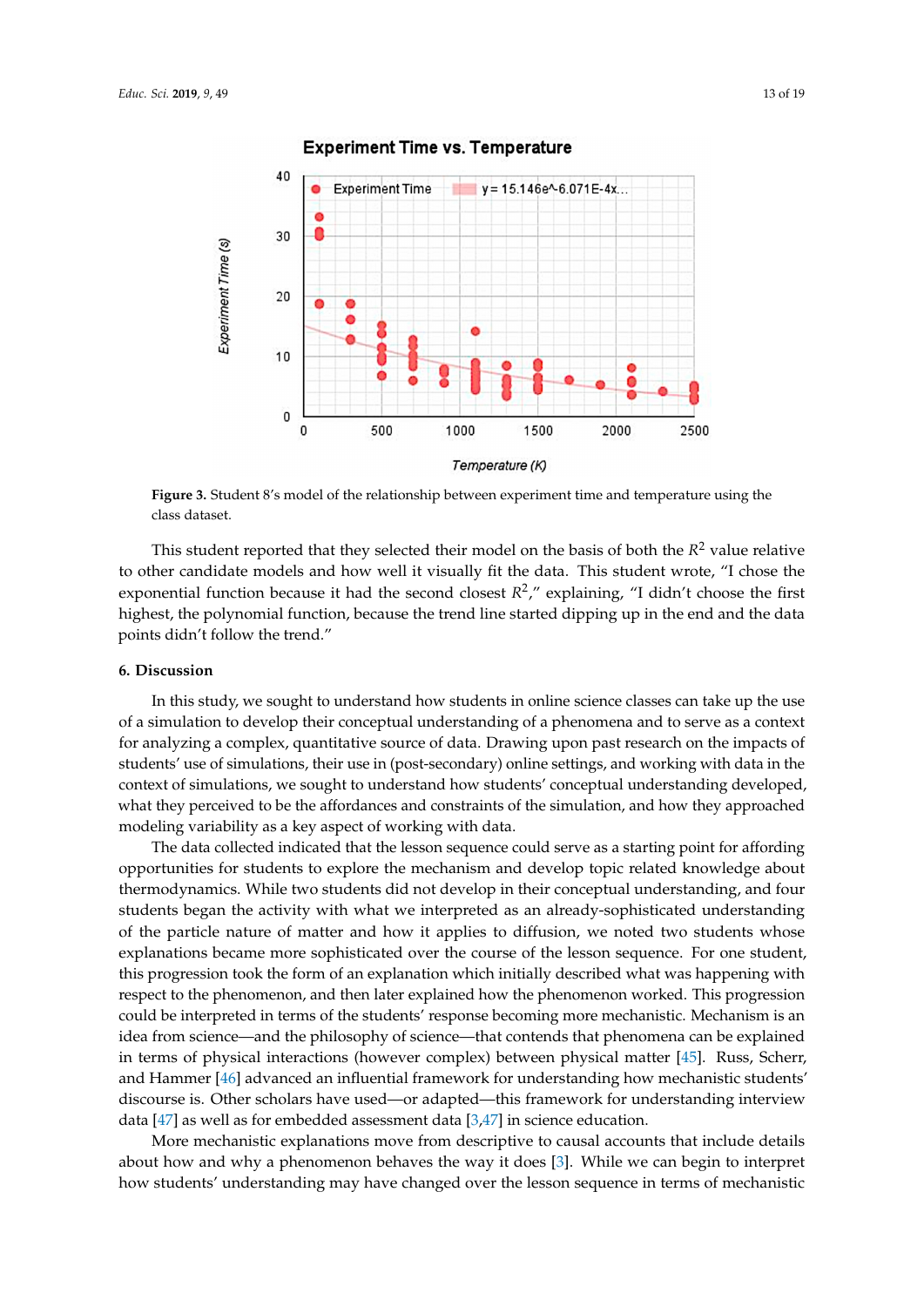reasoning, past research suggests that while students showed improvements, their response could be even more sophisticated. For example, student 7 explained how higher temperatures led to higher energy and therefore molecules crossing the container more quickly; additional opportunities for students to consider *why* higher energy molecules move more quickly.

Findings with respect to the strengths and weaknesses of simulations speak to this goal and add to the research base on the use of simulations in online classes and virtual laboratories. Of note is that the students' perceptions of the strengths of simulations aligned with Rowe et al.'s [\[36\]](#page-18-9) survey results, indicating that students found the simulations to ease access to scientific ideas. We believe that by designing opportunities to initially "tinker" with the simulation, before adding formal structure around its use, allowed students to make sense of the ideas gradually and supported their "ease" of understanding.

With respect to work with data, we found that students were able to effectively use a class data set in a data model—one that contained more observations and variability than the data any one student collected on their own. This activity, and particularly students' choices with respect to how simple or complex a data model to fit, elicited different student work and provided insight to how well students understand not only the scientific ideas but the underlying mathematical principles. Some students chose to explain the maximal amount of variability (leading to a model that was hard to interpret), whereas others balanced how well the model fit with their capability to use the model to explain the relationship between temperature and time. We think these findings are notable as some of the first to begin to explore the sophistication of the models that K-12 students generate in both mathematics and science courses. Past research has shown that opportunities to model phenomena with complex, highly-variable data is educationally valuable [\[48,](#page-18-21)[49\]](#page-19-0). These findings suggest that when it is possible for students to use more complex models that they are given guidance on considering how complex their model should be. This consideration is important because, by their nature, models and simulations simplify the phenomena and students' responses about their strengths and weaknesses generally reflect this while also noting that models can diminish the complexity of the world. However, not having a teacher present when the student is working on the simulation, or the ability to work with a peer, limits our chance to facilitate and guide student thinking about data modeling in-the-moment. Thus, this study highlights that there is a tradeoff between modeling the data students generate between two or more variables and exposing students to the actual work carried out by STEM professionals.

#### *6.1. Limitations*

We anticipated some of the challenges in taking an idea of a computational science simulation to an online environment but did not anticipate the challenges of doing so for the first time and working with a class of students. For instance, the virtual school that we worked with took their charter to teach students very seriously and were cautious about turning their online classes into research sites if doing so had any detrimental effects on student learning. Thus, we found that an initial limitation to the study was cooperative buy-in from the site and research team. However, as the relationship was cultivated mutual agendas were being met.

There were not many students in the class—even though the class was offered by a state-wide provider serving many students. Because of this, the findings should be considered with the small number of students (and the qualitative data and analysis) that they were based on. We suggest that scholars interpret these findings as one step toward understanding how students use simulations in online science classes—a context that may grow in importance, but, apart from Rowe et al.'s [\[36\]](#page-18-9) investigation at the post-secondary level, is one that has not yet been an emphasis of past research.

Relatedly, we note that the measures used to collect data were not as strong as we would have liked. We analyzed students' embedded assessment responses—around a half-dozen per student at each time point—using qualitative methods. Other data sources would help us to gain more insight about students' use of the simulation and what they learned from using it. Part of the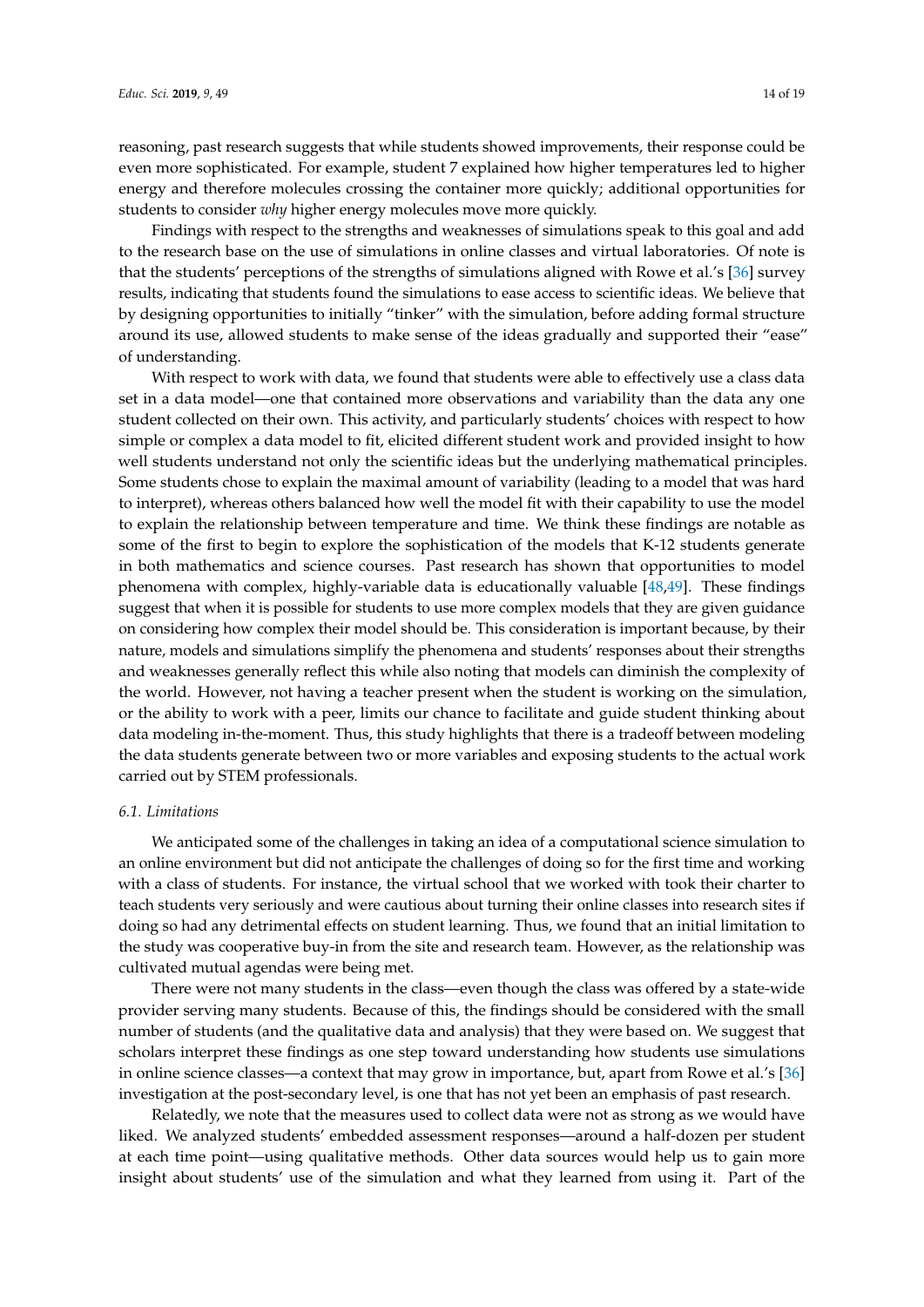challenge of collecting other data sources is due to the fact that obtaining parental consent for data-rich interviews was discouraged by the stakeholders at the research site. Instead, together with the stakeholders, we decided to modify an existing unit with the permission of the instructor of the course and the administration—and to primarily use data from embedded assessments with our Institutional Review Board and the virtual school agreeing for us to use an informed consent agreement given the anonymous nature of the data and the minimal risk involved in using students' responses. This made it a challenge to say more about, for example, students' understanding of the mechanism underlying particle nature of matter and the process of diffusion. This is one of the challenges of doing research in online courses: other scholars have also found that despite the promise of doing research in online classes, it is also hard—especially in public schools.

#### *6.2. Recommendations for Future Research*

First, we recommend that science education researchers consider the use of simulations in fully-online classes. Such classes present both opportunities and challenges in terms of engaging students in the types of scientific and engineering practices called for in recent reform efforts. While this study was an initial attempt at expanding the way in which simulations are used, more research and development in the online setting is needed in order to ensure that students in these classes have access to high-quality activities.

With respect to the use of simulations in particular, we defined the use of a simulation as manipulating a simulation and analyzing simulation output. While students did not themselves construct the rules comprising the simulation, opportunities for learners to reflect on them may help them to understand how they compare to how they might think to construct a simulation [\[14\]](#page-17-19). Therefore, we suggest that future research explore how learners see and understand model rules may support understanding phenomena in terms of individual-level molecular behaviors.

More generally, we recommend that researchers, instructional designers, and teachers consider tools for analyzing data that are seamless—or easily connected to—the simulation used. We chose to use Google Sheets because students were familiar with it; however, the Lab Interactive simulation we designed integrates with the Common Online Data Analysis Platform (CODAP), a tool for learners to analyze data. In particular, for Lab Interactives, data can stream directly from the simulation into data tables—which can then be plotted. This presents a potentially powerful context for reasoning about how the simulation creates data, which can then be represented through figures. The decision to use Google Sheets made it possible for students to quickly begin to work with the data and to choose not to use a tool which students might only use for one lesson sequence is understandable. In any case, using tools more sophisticated than Google Sheets—such as CODAP—may have had some benefits to learners. Moreover, the use of tools that allow students to collaborate around collecting and analyzing data may be especially useful in online classes.

Advanced students such as those involved in this study may be able to move from "what" mechanistic accounts to "how and why" accounts quickly; or, they may already possess sophisticated accounts. We suggest that scholars continue to examine how students who are not already interested in a discipline—like many of the students in this study—because of the potential for simulations to motivate students to learn. Games with science content (and scientific practices) embedded within them may be especially motivating for students who may not think of themselves as being interested in science [\[6\]](#page-17-3).

Finally, we recommend that scholars explore how tools other than simulations might support engaging students in scientific and engineering practices in online classes. To engage students in working with data, how students can use, for example, virtual reality tools to observe phenomena [\[48](#page-18-21)[,49\]](#page-19-0) How such tools are used to support not only making observations but also as a context to create and to even model data, may support students' ability to think of and with data.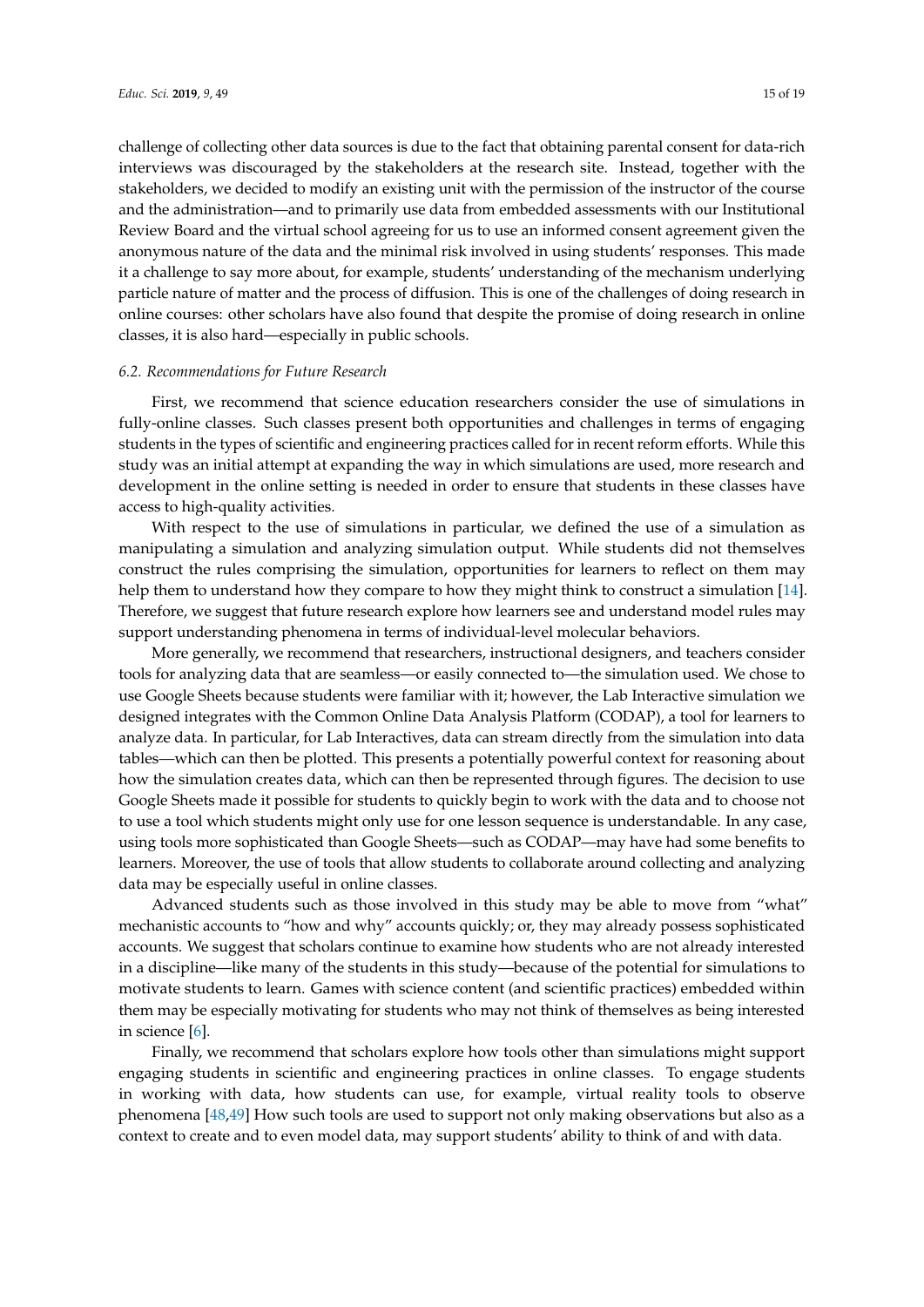#### *6.3. Implications for Practice*

First, we see the use of larger, even "messy" sources of data as having benefits to students' learning. While it is important to weigh the benefits for students of the use of more complex data with how practical it is to collect and model these sources of data, it may be important for students to make decisions about how to model the type of data encountered in advanced coursework (and many occupations).

In terms of working with data, we suggest that instructional designers and teachers use a combination of general (i.e., Google Sheets) and specialized (i.e., the Common Online Data Analysis Platform) tools when appropriate to engage students in modeling data from simulations. Tools that are specially-designed as educational tools for data analysis, such as the Common Online Data Analysis Platform (CODAP), can connect directly to sources of data (such as the Lab Interactive simulation we used) and make it even more intuitive for students to model and create graphs from data.

Finally, when simulations are used, we point out that having students "tinker" with them first may have benefits. While "tinkering" or playing with a science simulation takes time, these opportunities can provide students with a chance to start to generate ideas about how the simulation works. Many times, students set the simulation to its limits (i.e., to the lowest or highest temperature for the simulation we used) to "break it." However, this can (potentially) support students' effort to understand how well the simulation corresponds to the real-world in both every day and extreme situations.

#### **7. Conclusions**

Being able to think of and with data is a powerful capability, not only in science but also in other areas of study and many occupations. We view student work with data, particularly collecting and modeling data, as a means to connect many of the scientific and engineering practices described in recent curriculum reform efforts. Taken together, the findings from this study suggest that the lesson sequence had educational value, but that modifications to the design of the simulation and lesson sequence and to the technologies used could enhance its impact. As students increasingly learn science and explore science topics in online and other technology-supported contexts, we expect that science educators will increasingly bring ambitious learning activities to online classes—and may, in the future, even create activities in online classes that they choose to bring to face-to-face classes, too.

**Supplementary Materials:** The following are available online at [http://www.mdpi.com/2227-7102/9/1/49/s1,](http://www.mdpi.com/2227-7102/9/1/49/s1) File L1: Lesson One; File L2: Lesson 2; File L3: Lesson 3; File C1: Simulation Code; File C2: Model Code; Data F1: Embedded Assessment Responses.

**Author Contributions:** Each co-author takes equal responsibility for the following aspects of research and manuscript preparation: Conceptualization, methodology, validation, formal analysis, investigation, resources, writing—original draft preparation, writing—review and editing, visualization. Author 1 takes credit for the following aspects of the research and manuscript preparation: Funding acquisition, project administration, data collection.

**Funding:** This research received funding from the Michigan State University Research Expenses Fellowship and the Michigan Virtual Learning Research Institute Dissertation Fellowship.

**Acknowledgments:** We would like to acknowledge Daniel Damelin (Concord Consortium) and collaborating teacher and participating students at Michigan Virtual School.

**Conflicts of Interest:** The authors declare no conflict of interest. The funding agencies had no role in the design of the study; in the collection, analyses, or interpretation of data; in the writing of the manuscript, or in the decision to publish the results.

#### **References**

- <span id="page-16-0"></span>1. NGSS Lead States. *Next Generation Science Standards: For States, by States*; National Academies Press: Washington, DC, USA, 2013.
- <span id="page-16-1"></span>2. Common Core State Standards Initiative. *Common Core State Standards for Mathematics*; National Governors Association Center for Best Practices and the Council of Chief State School Officers: Washington, DC, USA, 2010.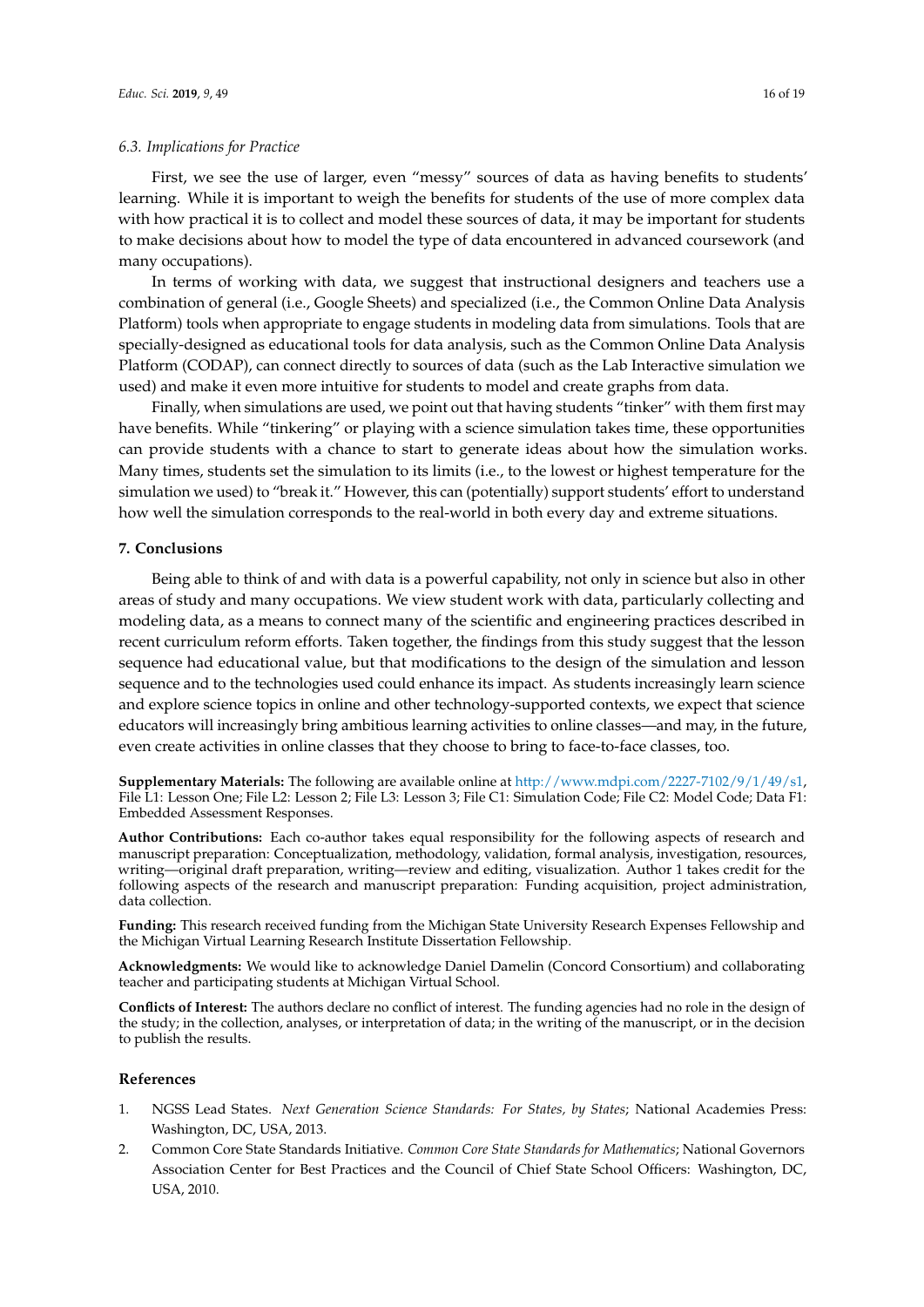- <span id="page-17-0"></span>3. Berland, L.K.; Schwarz, C.V.; Krist, C.; Kenyon, L.; Lo, A.S.; Reiser, B. Epistemologies in practice: Making scientific practices meaningful for students. *J. Res. Sci. Teach.* **2016**, *53*, 1082–1112. [\[CrossRef\]](http://dx.doi.org/10.1002/tea.21257)
- <span id="page-17-1"></span>4. Lehrer, R.; Schauble, L. The development of scientific thinking. *Handb. Child Psychol. Dev. Sci.* **2015**, *2*, 671–714.
- <span id="page-17-2"></span>5. Weisberg, M. *Simulation and Similarity: Using Models to Understand the World*; Oxford University Press: Oxford, UK, 2012.
- <span id="page-17-3"></span>6. Honey, M.A.; Hilton, M. (Eds.) *Learning Science Through Computer Games and Simulations*; The National Academies Press: Washington, DC, USA, 2011.
- <span id="page-17-4"></span>7. National Research Council. *A Framework for K-12 Science Education: Practices, Crosscutting Concepts, and Core Ideas*; The National Academies Press: Washington, DC, USA, 2012.
- <span id="page-17-18"></span>8. Schwarz, C.V.; Reiser, B.J.; Davis, E.A.; Kenyon, L.; Achér, A.; Fortus, D.; Shwartz, Y.; Hug, B.; Krajcik, J. Developing a learning progression for scientific modeling: Making scientific modeling accessible and meaningful for learners. *J. Res. Sci. Teach.* **2009**, *46*, 632–654. [\[CrossRef\]](http://dx.doi.org/10.1002/tea.20311)
- <span id="page-17-5"></span>9. Stewart, J.; Cartier, J.L.; Passmore, C.M. Developing understanding through model-based inquiry. In *How Students Learn: Science in the Classroom*; Donovan, M., Bransford, J., Eds.; The National Academies Press: Washington, DC, USA, 2005; pp. 515–565.
- <span id="page-17-6"></span>10. Clark, D.B. Longitudinal conceptual change in students' understanding of thermal equilibrium: An examination of the process of conceptual restructuring. *Cogn. Instr.* **2006**, *24*, 467–563. [\[CrossRef\]](http://dx.doi.org/10.1207/s1532690xci2404_3)
- 11. Jacobson, M.J.; Taylow, C.; Richards, D.; Lai, P. Computational scientific inquiry with virtual worlds and agent-based models: New ways of doing science to learn science. *Interact. Learn. Environ.* **2015**, *24*, 2080–2108. [\[CrossRef\]](http://dx.doi.org/10.1080/10494820.2015.1079723)
- 12. Roschelle, J.; Kaput, J.; Stroup, W. SimCalc: Accelerating students' engagement with the mathematics of change. In *Educational Technology and Mathematics and Science for the 21st Century*; Jacobson, M., Kozma, R., Eds.; Erlbaum: Mahwah, NJ, USA, 2000; pp. 470–475.
- 13. Smetana, L.K.; Bell, R.L. Computer simulations to support science instruction and learning: A critical review of the literature. *Int. J. Sci. Educ.* **2012**, *34*, 1337–1370. [\[CrossRef\]](http://dx.doi.org/10.1080/09500693.2011.605182)
- <span id="page-17-19"></span>14. White, B.Y. ThinkerTools: Causal models, conceptual change, and science education. *Cogn. Instr.* **1993**, *10*, 1–100. [\[CrossRef\]](http://dx.doi.org/10.1207/s1532690xci1001_1)
- <span id="page-17-8"></span>15. White, B.Y.; Frederiksen, J.R. Inquiry, modeling, and metacognition: Making science accessible to all students. *Cogn. Instr.* **1998**, *16*, 3–118. [\[CrossRef\]](http://dx.doi.org/10.1207/s1532690xci1601_2)
- <span id="page-17-7"></span>16. White, B.Y.; Schwarz, C.V. Alternative approaches to using modeling and simulation tools for teaching science. In *Modeling and Simulation in Science and Mathematics Education*; Feurzeig, W., Roberts, N., Eds.; Springer: New York, NY, USA, 1999; pp. 226–256.
- <span id="page-17-9"></span>17. Schwartz, C.V.; White, B.Y. Metamodeling knowledge: Developing students' understanding of scientific modeling. *Cogn. Instr.* **2005**, *23*, 165–205. [\[CrossRef\]](http://dx.doi.org/10.1207/s1532690xci2302_1)
- <span id="page-17-10"></span>18. Wieman, C.E.; Adams, W.K.; Perkins, K.K. PhET: Simulations that enhance learning. *Science* **2008**, *322*, 682–683. [\[CrossRef\]](http://dx.doi.org/10.1126/science.1161948) [\[PubMed\]](http://www.ncbi.nlm.nih.gov/pubmed/18974334)
- <span id="page-17-11"></span>19. Brinson, J.R. Learning outcome achievement in non-traditional (virtual and remote) versus traditional (hands-on) laboratories: A review of the empirical research. *Comput. Educ.* **2015**, *87*, 218–237. [\[CrossRef\]](http://dx.doi.org/10.1016/j.compedu.2015.07.003)
- <span id="page-17-12"></span>20. Fan, X.; Geelan, D.R. Enhancing students' scientific literacy in science education using interactive simulations: A critical literature review. *J. Comput. Math. Sci. Teach.* **2013**, *32*, 125–171.
- <span id="page-17-13"></span>21. Fan, X.; Geelan, D.; Gillies, R. Evaluating a novel instructional sequence for conceptual change in physics using interactive simulations. *Educ. Sci.* **2018**, *8*, 29. [\[CrossRef\]](http://dx.doi.org/10.3390/educsci8010029)
- <span id="page-17-14"></span>22. Geelan, D.R.; Fan, X. Teachers using interactive simulations to scaffold inquiry instruction in physical science education. In *Science Teachers Use of Visual Representations*; Eilam, B., Gilbert, J., Eds.; Springer International Publishing: Basel, Switzerland, 2014; pp. 249–270.
- <span id="page-17-15"></span>23. Schwarz, C.V.; Gwekwewere, Y.N. Using a guided inquiry and modeling instructional framework (EIMA) to support preservice K-8 science teaching. *Sci. Educ.* **2005**, *91*, 158–186. [\[CrossRef\]](http://dx.doi.org/10.1002/sce.20177)
- <span id="page-17-16"></span>24. Wilensky, U.; Resnick, M. Thinking in levels: A dynamic systems approach to making sense of the world. *J. Sci. Educ. Technol.* **1999**, *8*, 3–19. [\[CrossRef\]](http://dx.doi.org/10.1023/A:1009421303064)
- <span id="page-17-17"></span>25. Cholmsky, P. Why GIZMOS Work: Empirical Evidence for the Instructional Effectiveness of Explore Learning's Interactive Content. 2003. Available online: [https://www.explorelearning.com/View/](https://www.explorelearning.com/View/downloads/WhyGizmosWork.pdf) [downloads/WhyGizmosWork.pdf](https://www.explorelearning.com/View/downloads/WhyGizmosWork.pdf) (accessed on 31 January 2019).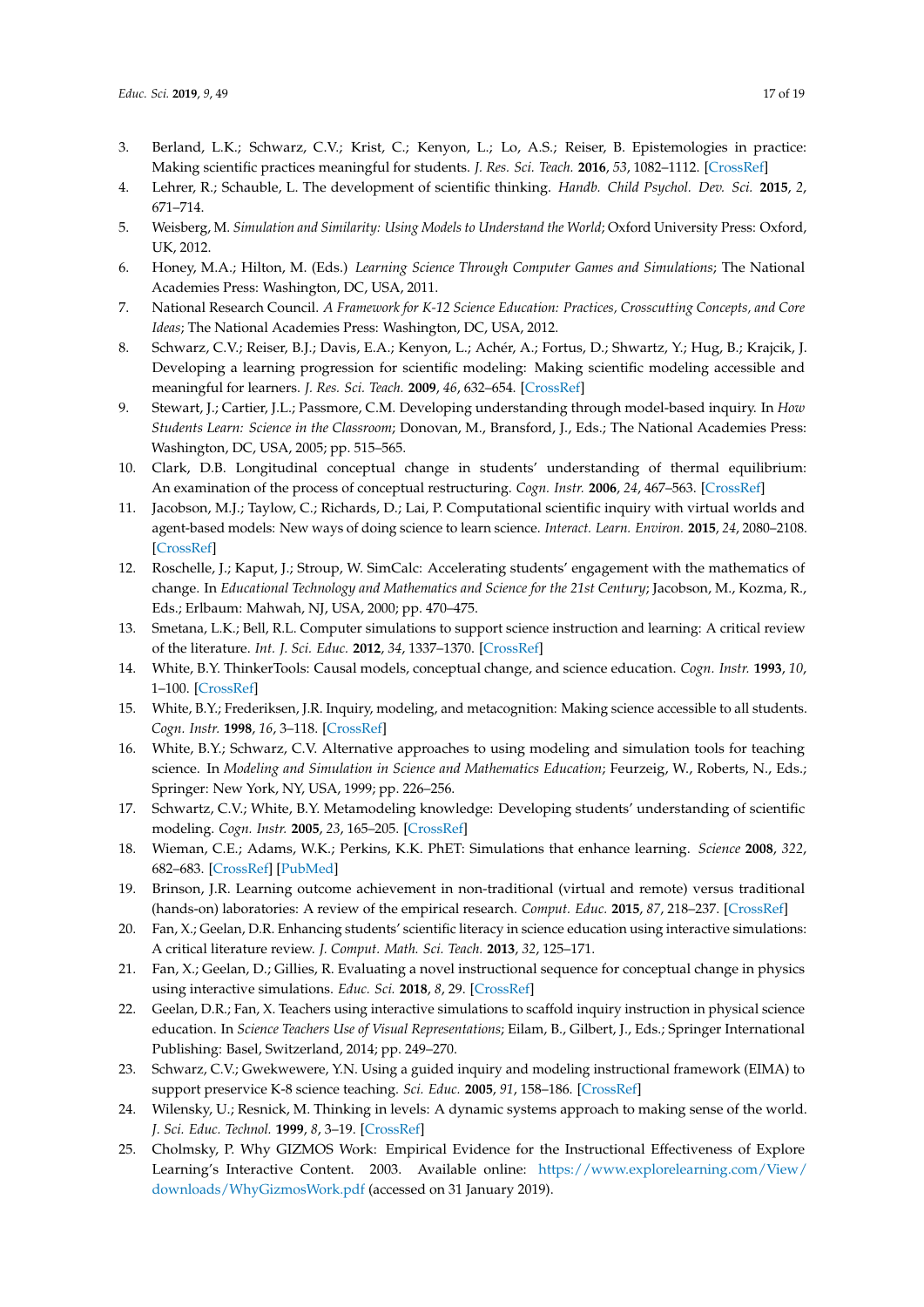- <span id="page-18-0"></span>26. Damelin, D.; Krajcik, J.; McIntyre, C.; Bielik, T. Students making systems models: An accessible approach. *Sci. Scope* **2017**, *40*, 78–82. [\[CrossRef\]](http://dx.doi.org/10.2505/4/ss17_040_05_78)
- <span id="page-18-1"></span>27. Lee, V.R.; Wilkerson, M. *Data Use by Middle and Secondary Students in the Digital Age: A Status Report and Future Prospects*; National Academies of Sciences, Engineering, and Medicine, Board on Science Education, Committee on Science Investigations and Engineering Design for Grades 6–12: Washington, DC, USA, 2018.
- <span id="page-18-2"></span>28. Winsberg, E. *Science in the Age of Computer Simulation*; University of Chicago Press: Chicago, IL, USA, 2010.
- <span id="page-18-3"></span>29. Lehrer, R.; Schauble, L. Modeling natural variation through distribution. *Am. Educ. Res. J.* **2004**, *41*, 635–679. [\[CrossRef\]](http://dx.doi.org/10.3102/00028312041003635)
- <span id="page-18-4"></span>30. Petrosino, A.J.; Lehrer, R.; Schauble, L. Structuring error and experimental variation as distribution in the fourth grade. *Math. Think. Learn.* **2003**, *5*, 131–156. [\[CrossRef\]](http://dx.doi.org/10.1080/10986065.2003.9679997)
- <span id="page-18-5"></span>31. Xiang, L.; Passmore, C. A framework for model-based inquiry through agent-based programming. *J. Sci. Educ. Technol.* **2015**, *24*, 311–329. [\[CrossRef\]](http://dx.doi.org/10.1007/s10956-014-9534-4)
- 32. Dickes, A.C.; Sengupta, P.; Farris, A.V.; Basu, S. Development of mechanistic reasoning and multilevel explanations of ecology in third grade using agent-based models. *Sci. Educ.* **2016**, *100*, 734–776. [\[CrossRef\]](http://dx.doi.org/10.1002/sce.21217)
- <span id="page-18-6"></span>33. Wilkerson-Jerde, M.H.; Wilensky, U.J. Patterns, probabilities, and people: Making sense of quantitative change in complex systems. *J. Learn. Sci.* **2015**, *24*, 204–251. [\[CrossRef\]](http://dx.doi.org/10.1080/10508406.2014.976647)
- <span id="page-18-7"></span>34. Wilensky, U.; Reisman, K. Thinking like a wolf, a sheep, or a firefly: Learning biology through constructing and testing computational theories: An embodied modeling approach. *Cogn. Instr.* **2006**, *24*, 171–209. [\[CrossRef\]](http://dx.doi.org/10.1207/s1532690xci2402_1)
- <span id="page-18-8"></span>35. Potkonjak, V.; Gardner, M.; Callaghan, V.; Mattila, P.; Guetl, C.; Petrović, V.M.; Jovanovic, K. Virtual laboratories for education in science, technology, engineering: A review. *Comput. Educ.* **2016**, *95*, 309–327. [\[CrossRef\]](http://dx.doi.org/10.1016/j.compedu.2016.02.002)
- <span id="page-18-9"></span>36. Rowe, R.J.; Koban, L.; Davidoff, A.J.; Thompson, K.H. Efficacy of online laboratory science courses. *J. Form. Des. Learn.* **2017**, *2*, 56–67. [\[CrossRef\]](http://dx.doi.org/10.1007/s41686-017-0014-0)
- <span id="page-18-10"></span>37. Winsberg, E. Values and uncertainties in the predictions of global climate models. *Kennedy Inst. Ethics J.* **2012**, *22*, 111–137. [\[CrossRef\]](http://dx.doi.org/10.1353/ken.2012.0008) [\[PubMed\]](http://www.ncbi.nlm.nih.gov/pubmed/23002580)
- <span id="page-18-11"></span>38. Morrison, J.; Roth McDuffie, A.; French, B. Identifying key components of teaching and learning in a STEM school. *Sch. Sci. Math.* **2015**, *115*, 244–255. [\[CrossRef\]](http://dx.doi.org/10.1111/ssm.12126)
- <span id="page-18-12"></span>39. Wilensky, U.; Jacobson, M.J. Complex systems and the learning sciences. In *The Learning Sciences*; Sawyer, R.K., Ed.; Cambridge University Press: Cambridge, UK, 2014; pp. 319–338.
- <span id="page-18-13"></span>40. Rosenberg, J.M. Diffusion & Temperature—AP Physics 2 (MVS) [Lab Interactive Simulation]. Available online: [http://lab.concord.org/interactives.html#interactives/external-projects/msu/](http://lab.concord.org/interactives.html#interactives/external-projects/msu/temperature-diffusion.json) [temperature-diffusion.json](http://lab.concord.org/interactives.html#interactives/external-projects/msu/temperature-diffusion.json) (accessed on 31 January 2019).
- <span id="page-18-14"></span>41. Shankar, R. *Fundamentals of Physics: Mechanics, Relativity, and Thermodynamics*; Yale University Press: New Haven, CT, USA, 2014.
- <span id="page-18-15"></span>42. Shwartz, Y.; Weizman, A.; Fortus, D.; Krajcik, J.; Reiser, B. The IQWST experience: Coherence as a design principle. *Elem. Sch. J.* **2008**, *109*, 199–219. [\[CrossRef\]](http://dx.doi.org/10.1086/590526)
- <span id="page-18-16"></span>43. Hatch, J.A. *Doing Qualitative Research in Educational Settings*; State University of New York Press: Albany, NY, USA, 2002.
- <span id="page-18-17"></span>44. Saldaña, J. *The Coding Manual for Qualitative Researchers*, 3rd ed.; Sage: London, UK, 2015.
- <span id="page-18-18"></span>45. Godfrey-Smith, P. *Darwinian Populations and Natural Selection*; Oxford University Press: New York, NY, USA, 2011.
- <span id="page-18-19"></span>46. Russ, R.S.; Scherr, R.E.; Hammer, D.; Mikeska, J. Recognizing mechanistic reasoning in student scientific inquiry: A framework for discourse analysis developed from philosophy of science. *Sci. Stud. Sci. Educ.* **2008**, *92*, 499–525. [\[CrossRef\]](http://dx.doi.org/10.1002/sce.20264)
- <span id="page-18-20"></span>47. Schwarz, C.V.; Ke, L.; Lee, M.; Rosenberg, J.M. Developing mechanistic explanations of phenomena: Case studies of two fifth grade students' epistemologies in practice over time. In *Learning and Becoming in Practice: The International Conference of the Learning Sciences (ICLS) 2014*; Polman, J.L., Kyza, E.A., O'Neill, K., Tabak, I., Penuel, W.R., Jurow, A.S., D'Amico, L., Eds.; ISLS: Boulder, CO, USA, 2014; Volume 1, pp. 182–189.
- <span id="page-18-21"></span>48. Parong, J.; Mayer, R.E. Learning science in immersive virtual reality. *J. Educ. Psychol.* **2018**, *110*, 785–797. [\[CrossRef\]](http://dx.doi.org/10.1037/edu0000241)